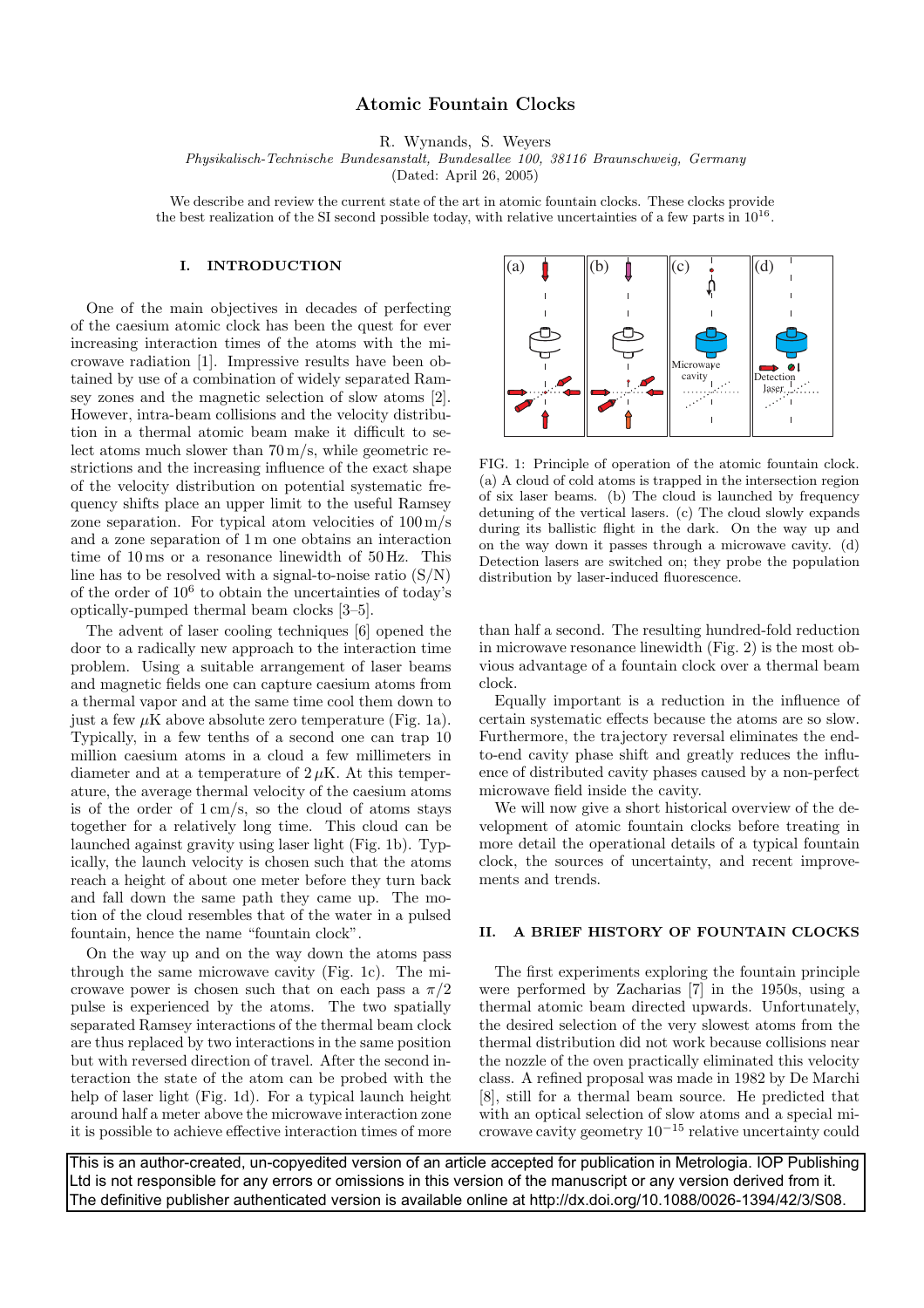

FIG. 2: Measured Ramsey fringe pattern for PTB's CSF1 fountain clock (dots). Inset: the central part enlarged. The solid lines are there to guide the eye.

be reached for such a thermal fountain 3 m in height.

The main problem for fountains using thermal beams is that there are just not enough slow atoms in a thermal beam to give a sufficiently strong signal. The situation changed completely when laser-cooling techniques allowed one to prepare cold atom samples containing millions of atoms, and all of them with basically the same velocity. The potential of such laser-cooled samples in a fountain geometry was considered by Hall et al. [9] both for microwave and optical transitions and simultaneously realized by Kasevich et al. [10]. In the latter experiment a laser-cooled sodium cloud was launched by a laser pulse and entered a radio-frequency waveguide where it reached its apogee. While in the waveguide the atoms were illuminated with two  $\pi/2$  pulses and then fell down and through an ionization detection zone. A width of the central Ramsey fringe of 2 Hz was obtained in this way.

The first fountain for metrological use was developed at the Observatoire de Paris/France [11]. Its design [12] became a standard for almost all subsequently constructed fountain clocks, except for variations in the relative spatial arrangement of the cavities and the detection zone. In the late 1990s the fountains NIST-F1 at the National Institute of Standards and Technology (NIST) in Boulder/USA [13] and CSF1 at Physikalisch-Technische Bundesanstalt (PTB) in Braunschweig/Germany [14] became operational as primary standards. Recently, they were joined by the caesium fountain clocks CsF1 at the Istituto Elettrotecnico Nazionale (IEN) in Torino/Italy [15] and CsF1 at the National Physical Laboratory (NPL) in Teddington/GB [16]. With FO2 and FOM [17] the Observatoire de Paris (Systèmes de Référence Temps-Espace – SYRTE) is operating two more primary fountain clocks. A number of other laboratories are currently operating or developing fountain clocks (see Refs. 18–27 for an incomplete list of examples). Most of these are employing caesium as the active element.

In the following we will mostly concentrate on the seven primary caesium fountain clocks in operation today because they have been the most thoroughly characterized ones and more information is available on them.

## **III. OPERATION OF A FOUNTAIN CLOCK**

Figure 3 shows a simplified setup of the vacuum subsystem of a fountain clock. Six laser beams cross in the center of the preparation zone, where the cold atomic cloud is produced (Sect. III A). Above that follows the detection zone which is traversed by laser beams for fluorescence detection of the falling cloud (Sect. III C). The microwave interactions take place inside a magnetic shield in the presence of a well-defined internal longitudinal magnetic field (Sect. III B).

#### **A. Preparation of the cold atomic cloud**

The key scientific achievement which enabled the operation of an atomic fountain was that of laser cooling. A historical review of the development of this technique is given in the 1997 Nobel lectures [28–30]. Here the principles are recalled only briefly insofar as their understanding is needed for the explanation of the operation of an atomic fountain clock.

First of all, a source of caesium atoms is needed. Traditionally it consists of a temperature-controlled caesium reservoir separated from the cooling chamber by a valve. The reservoir is held at a suitable temperature near room temperature in order to obtain a caesium partial pressure on the order of 10−<sup>6</sup> Pa in the cooling chamber.

To obtain the required low temperatures of the atom samples in an atomic fountain the atoms are cooled in a magneto-optical trap ("MOT") [31] and/or an optical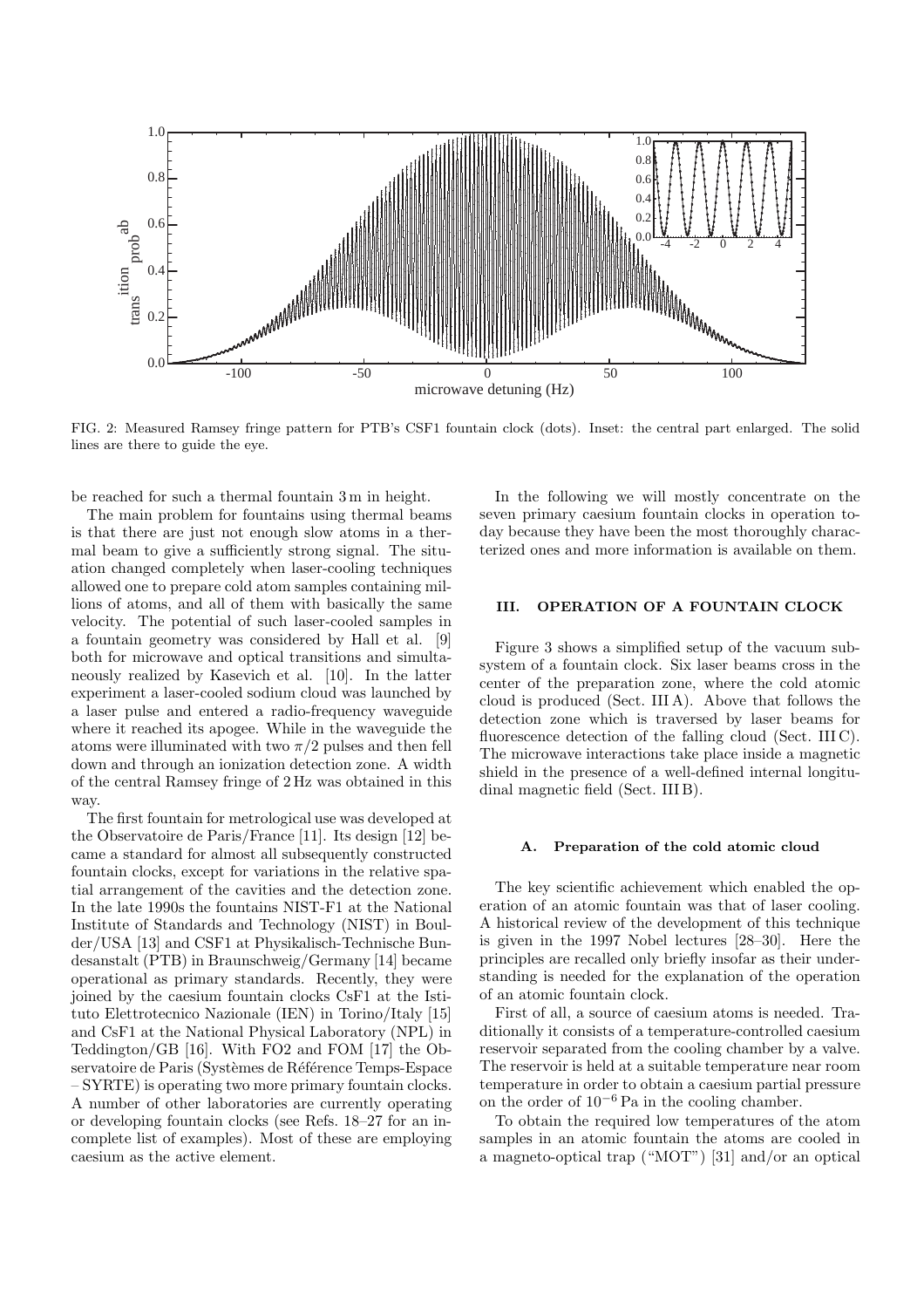

FIG. 3: Simplified setup of the atomic fountain clock

molasses ("OM") [32, 33]. Common to both configurations is a setup consisting of three mutually orthogonal pairs of counterpropagating laser beams, which are well balanced with respect to their intensities and usually have diameters of about two centimeters. So far two different laser beam geometries have been used. The first one uses two vertical, upward and downward directed beams (z-axis) and four horizontal beams, counterpropagating along the x-axis and the y-axis of a Cartesian coordinate system, respectively. This setup offers the advantage of easy alignment but has the disadvantage that one pair of laser beams overlaps the atomic trajectories. These two laser beams are limited in diameter by the apertures (of typically 1 cm diameter) of the microwave cavity and are particularly critical in connection with laser light shift, i.e., an uncontrolled frequency shifting interaction with the atoms during their ballistic flight. These disadvantages are circumvented by the so-called " $(1.1.1)$ " laser beam configuration, consisting again of three orthogonal pairs of counterpropagating laser beams, but with a different spatial arrangement: when in the previously described setup the laser beams are imagined to run along the six face normals of a cube



FIG. 4: Simplified  $133$ Cs energy level diagram (not to scale) showing the hyperfine splitting of the  $6^2S_{1/2}$  ground state and the  $6^2P_{3/2}$  excited state. The excitation lines for cooling and repumping, respectively, are indicated by arrows.

lying on one of its faces, in the  $(1,1,1)$  configuration this cube is balanced on one of its corners. Three laser beams (arranged symmetrically around the vertical axis) are therefore pointing downwards at an angle of XXX<sup></sup>° and accordingly three laser beams are pointing upwards.

In Fig. 4 a simplified  $133C$ s energy level diagram is shown. The frequency  $\nu_c$  of the six cooling laser beams is tuned 2Γ-3Γ ( $\Gamma = 5.3$  MHz, natural transition linewidth) to the red (low-frequency) side of the cyclic  $|F = 4\rangle \rightarrow |F' = 5\rangle$  caesium transition in order to scatter a large number of photons before the atoms are eventually pumped into the other caesium hyperfine ground state  $|F = 3\rangle$ . Although forbidden by selection rules, this hyperfine pumping process will happen in practice due to small polarization imperfections in connection with off-resonant excitation to the excited state  $|F' = 4\rangle$ . A repumping laser beam tuned to the caesium transition  $|F = 3\rangle \rightarrow |F' = 4\rangle$  is therefore superimposed on at least one of the six cooling laser beams. It depletes the  $|F = 3\rangle$ level so that all atoms can continue to participate in the cooling process.

There exists a large variety of optical setups for providing all the necessary laser beams for fountain clock operation and here is clearly not the place to discuss them in detail. Generally speaking, such a setup has to provide enough power for the six cooling laser beams in order to obtain for each beam an intensity of at least several  $mW/cm<sup>2</sup>$ . Additionally a few  $mW/cm<sup>2</sup>$  intensity of repumping light is needed for the cooling region. For the detection region (see below) a few  $mW/cm^2$  of light intensity for the  $|F = 4\rangle \rightarrow |F' = 5\rangle$  caesium transition and a very low intensity repumping laser beam are needed. Laser linewidths of a few MHz are sufficient for cooling and repumping but the detection laser linewidth should be at most a few 100 kHz because otherwise there will be too much noise on the detected number of atoms to achieve a good short-term stability of the fountain clock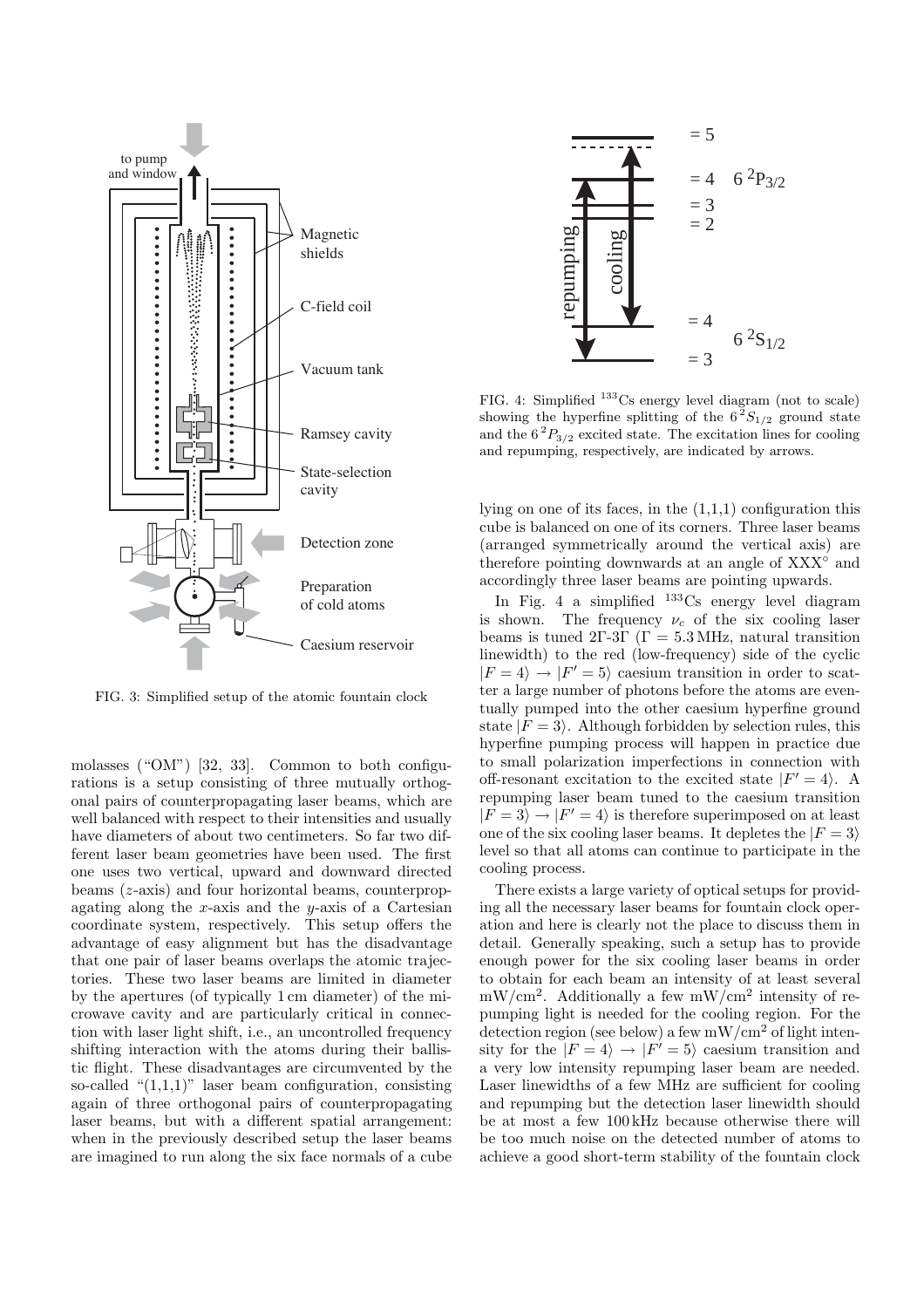[34].

The optical setup has to provide the means of changing the laser light power and frequency in a precisely controlled way in order to properly cool, launch, and detect the atoms. Finally, all the laser light has to be blocked completely during the interaction of the atoms with the microwave field in order to guarantee that the microwave transition frequency is not shifted by the ac Stark effect [35]. For reasons of compactness, low power consumption, reliability, and ease of use most optical setups use exclusively laser diode systems. For details of the individual setups we refer to the relevant references (see, e.g.,  $[15, 16, 22, 36, 37]$ .

Essentially two trapping configurations are employed in the existing fountains. One makes use of both a MOT and an OM phase, the other starts with an OM phase directly.

The working principle of a MOT relies on differential excitation of magnetic ground state sublevels depending on the position of the atoms in the intersection region of the six cooling laser beams. This is accomplished by the combination of a spherical magnetic quadrupole field centered on the intersection region with properly circularly polarized cooling laser beams. The magnetic field gradient is usually generated by two coils operated in an anti-Helmholtz configuration. Typically  $10^7\text{-}10^8$  atoms are trapped and cooled in a volume of about 1 mm<sup>3</sup>. The atom number is mainly limited by the available laser power and laser beam diameters.

During an initial MOT phase the number of trapped atoms increases quickly and then saturates with a time constant governed by the caesium partial pressure in the cooling region (and possibly the background pressure if it is not low enough). Typically after a few tenths of a second, when enough atoms have been collected, the quadrupole field is switched off. This signals the beginning of the OM phase where the atoms are further cooled.

Afterwards the atoms are launched by the "moving molasses" technique. The pattern formed by the interference of the trapping beams moving upwards and downwards can be made to move at a velocity  $c\delta\nu/\nu_c$  when the upward-directed laser beam is tuned to a frequency  $\nu_c + \delta \nu$  and the downward-directed laser beam to  $\nu_c - \delta \nu$ . In this upward-moving interference pattern the atoms are accelerated within milliseconds to velocities of several meters per second. As opposed to launching of the atoms by radiation pressure of the upward-directed beam alone, the atoms are heated much less by the moving molasses, which is essential for fountain operation.

The last cooling stage consists of a sub-Doppler cooling phase. In the absence of sub-Doppler cooling mechanisms the cloud temperature would be limited to  $127 \mu K$ [38], the so-called Doppler limit. This is far too hot for a fountain clock to operate. So an optimized polarization gradient cooling phase [39, 40] is implemented, during which the intensity of the cooling lasers is ramped down within a millisecond to about  $0.5 \text{ mW/cm}^2$ , together with a simultaneous increase of the detuning (10Γ-12Γ). Detailed descriptions and explanations of the sub-Doppler cooling processes involved can be found in Ref. 38.When the lasers are finally switched off altogether the caesium atom temperature is about  $1-2 \mu K$ . The post-cooling is applied only after the launch of the atoms as the obtainable acceleration is larger at high laser intensity and small detuning.

Skipping the MOT phase and starting with an OM for the preparation of a sample of cold atoms reduces the number of cooled atoms by roughly a factor of ten. In this case a so-called lin⊥lin polarization configuration of the cooling laser beams is more efficient. This kind of cloud preparation offers several advantages. Firstly, the atomic cloud is larger, filling the cooling laser beam intersection region, which considerably reduces the atomic density for the same number of atoms compared to fountain operation using a MOT. Hence the collisional frequency shift (Sect. IV B 9) is reduced. Secondly, the increased atomic cloud size results in a better filling of the aperture of the microwave cavity for the atoms on their way up, which in turn results in a better compensation of transverse cavity phase gradients as they cancel out more completely for a more homogeneous trajectory distribution. Thirdly, the atomic cloud size does not depend on the number of atoms loaded (as it generally does in a MOT), thus removing a complication in the determination of the collisional frequency shift [41].

A compromise has been chosen for the operation of IEN-CsF1, in which after the MOT phase a free expansion-recapture sequence lowers the initial cloud density [15]. Here the cooling laser beams are alternatingly switched on and off, taking advantage of the relatively high temperature of the atoms before the sub-Doppler cooling phase, in order to expand the atomic cloud.

In another approach a sequence of alternatingly switching off the vertical and horizontal cooling laser beams is used to heat the atoms which had been captured in a MOT before, again in order to extend the atomic cloud before the final polarization gradient cooling phase [22].

Since at the end of the post-cooling phase the repumping laser is switched off slightly later than the cooling laser, the atoms end up distributed among the atomic substates  $|4, m_F\rangle$ , where  $m_F = -4, -3, \dots, +4$  indicates the magnetic substate. As the next step a further state selection process can be applied to the atoms in order to reduce the background signal and the collisional shift due to atoms in states with  $m_F \neq 0$  which do not take part in the "clock transition"  $|4, m_F = 0\rangle \rightarrow |3, m_F = 0\rangle$ . This removal of atoms with  $m_F \neq 0$  is a big advantage of fountain clocks over thermal-beam clocks also because it reduces effects like Rabi and Ramsey pulling and Majorana transitions [1]. For the state selection the  $|4, m_F = 0\rangle$ atoms are first transferred by a microwave  $\pi$  pulse using the clock transition to the state  $|3, m_F = 0\rangle$ . This is often done in a microwave state selection cavity which the atoms pass before they enter the Ramsey cavity for the first time. Afterwards all the atoms which remained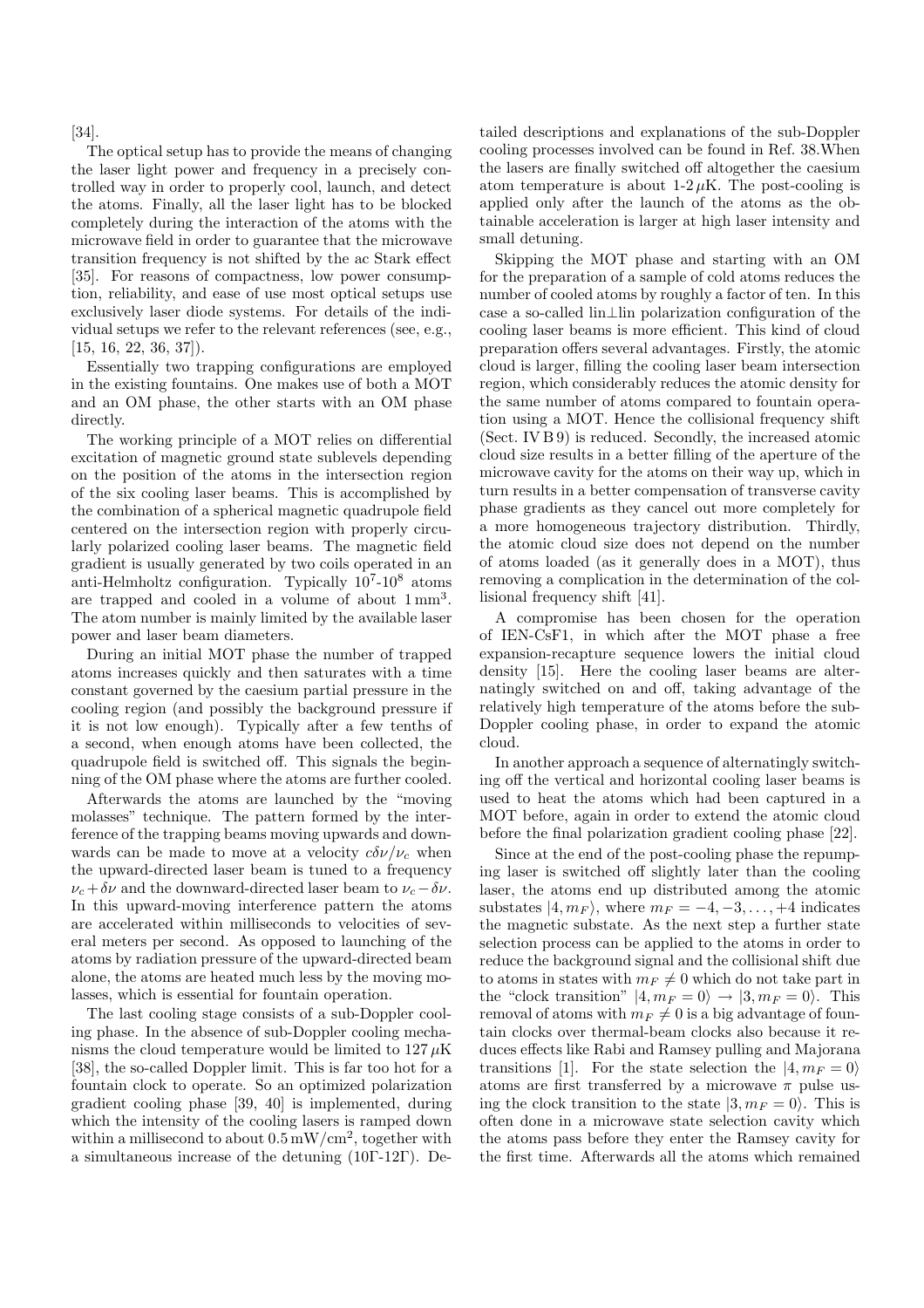

FIG. 5: Sketch of the microwave field geometry inside a typical TE<sub>011</sub> fountain cavity. Dotted line: trajectory of the atoms.

in the  $|F = 4\rangle$  state are pushed away by a laser beam tuned to the  $|F = 4\rangle \rightarrow |F' = 5\rangle$  transition which is either pointing downward or horizontal. This results in an atomic sample of atoms all in state  $|3, m_F = 0\rangle$  entering the Ramsey cavity, where subsequently the clock transition  $|3, m_F = 0\rangle \rightarrow |4, m_F = 0\rangle$  is excited.

#### **B. Microwave interaction**

One of the most critical parts of a fountain clock is the microwave cavity for the Ramsey interaction, which the atoms pass twice, once on their way up and again on their way down. Much work has been done on different realizations of these delicate devices (see, for example, [42–45].

Obviously there is no end-to-end cavity phase shift in a fountain clock, unlike the situation in a thermal beam clock [1, 2]. However, as the atomic cloud spreads during its ballistic flight, the atoms will in general cross the microwave field in the cavity at different positions on their ways up and down. In order to minimize the effect of transverse phase variations on the atomic transition frequency, cylindrical microwave cavities with the field oscillating in the  $TE_{011}$  mode have been used in fountain clocks (see, e.g., [15, 16, 36, 37, 46]). This mode (indicated in Fig. 5) exhibits particularly low losses (high intrinsic quality factor  $Q$ ) which results in a particularly small running-wave component in the cavity. The dependence of the microwave phase on the transverse position of the atomic trajectory is therefore small, as well. For a further reduction of the position dependence it is necessary to feed the microwave power symmetrically into the cavity so that microwave phase gradients are cancelled to first order. So far feeding by two ([16, 36, 46]) and four ports ([15, 37]) have been realized. Up to now the uncertainty contributions due to the transverse phase variations in the above-mentioned cavity realizations are estimated to be at the level of a few  $10^{-16}$  or less.

The microwave signal feeding the cavity for probing of the atomic transition is either synthesized from a lownoise BVA quartz-crystal oscillator (VCO) or from a cryogenic sapphire oscillator (CSO) [17], the latter exhibiting extraordinary frequency instability around 10−<sup>15</sup> up to 800 s before a slow drift sets in [46]. For the operation of most of the fountains the VCO or the CSO is weakly phase-locked to a hydrogen maser which serves as a frequency reference for the fountain clock. By proper multiplication and mixing of the VCO (or the CSO) frequency with the frequency of a (usually commercial) synthesizer the 9.2-GHz microwave signal for the interrogation is generated. By square-wave modulation of the synthesizer output frequency from shot to shot of the fountain cycle, the atoms are probed alternatingly at the left and at the right side of the central Ramsey fringe (inset in Fig. 2). The two transition probabilities for each side are subsequently compared and if they are not equal the synthesizer frequency is corrected. In this case the series of correction values gives the relative frequency difference between the fountain and the frequency reference.

Alternatively the fountain output signal, i.e., the difference between the transition probabilities at both sides of the central Ramsey fringe, can be used directly to control the frequency of a VCO in a servo-loop, as it is described in Ref. 36. In this case the VCO directly represents the fountain frequency and the VCO frequency has to be measured against an external frequency reference in order to obtain the relative frequency difference between the fountain and its reference.

In any case the measured fountain frequency differs from the unperturbed caesium transition frequency  $\nu_0 =$ 9 192 631 770 Hz by the sum of all systematic frequency shifts. Usually this difference is of the order of 1 mHz (for comparison, the correction amounts to about 2 Hz in the case of CS2, a thermal beam primary standard) and its exact evaluation and the determination of its corresponding systematic uncertainty is the main difficulty when a fountain shall be operated as a primary clock.

As in conventional caesium clocks, for the definition of a quantization axis and for removing the degeneracy of the magnetic substates a magnetic "C-field" is applied along the interaction region, i.e., from the Ramsey cavity region up to the apogee of the atomic ballistic flight. In order to ensure a C-field of high homogeneity the C-field is generated by a long, highly uniformly wound coil surrounded by multiple layers of a high-permeability magnetic shield. Due to the long interaction time in fountain clocks the Rabi envelopes of the microwave transition patterns are much narrower than in conventional caesium beam clocks. For this reason the C-field strength can be chosen much lower and is usually in the range of only a few hundred nanoteslas.

#### **C. Detection and servo system**

In a fountain clock the detection of the atoms is performed via the fluorescence light of the atoms which have passed the Ramsey cavity twice. Generally both kinds of atoms, those in  $|F = 4\rangle$  and those in  $|F = 3\rangle$ , are detected separately.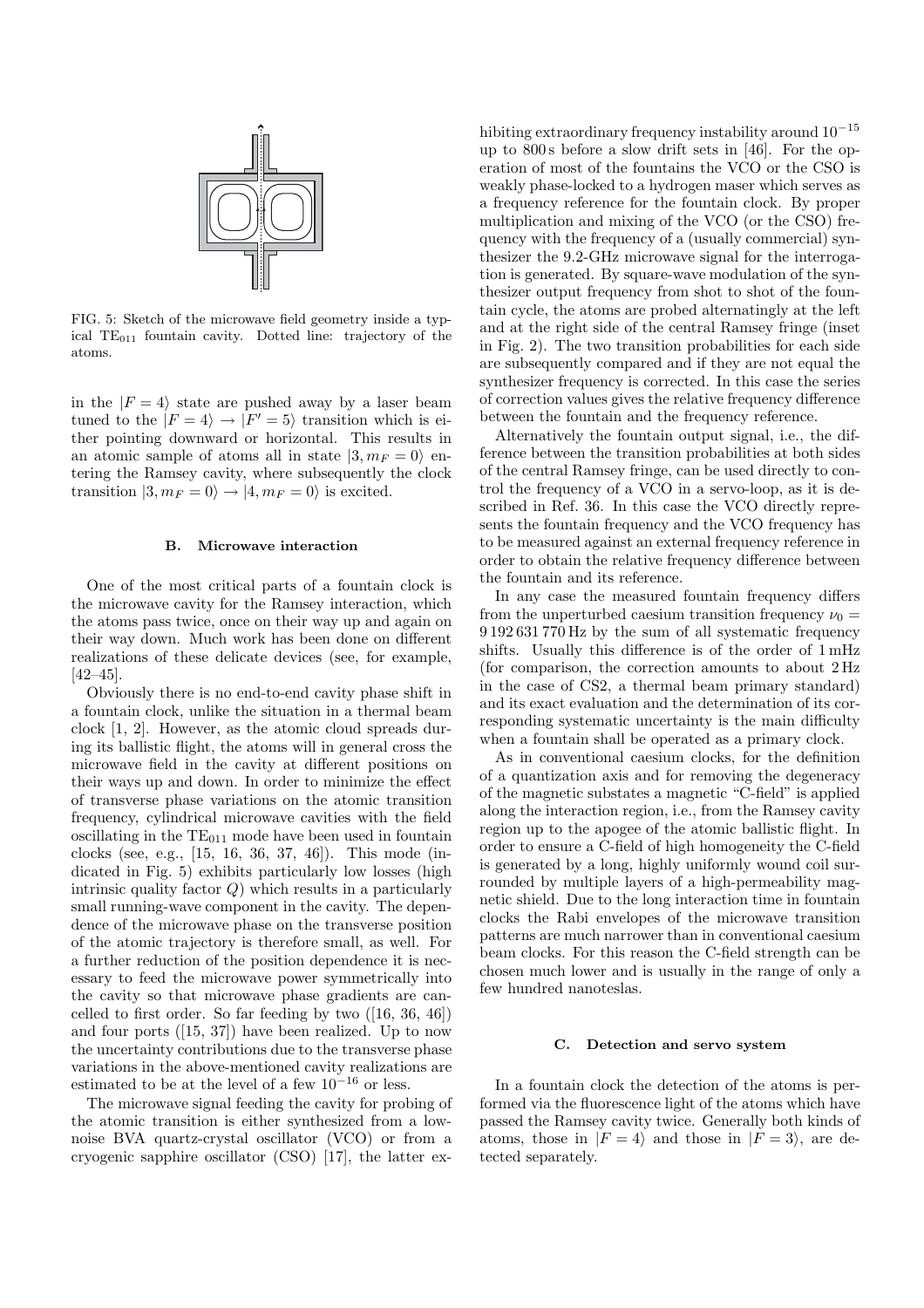The usual detection setup consists of three horizontal laser beams. When the falling atoms pass through a first transverse standing-wave light field tuned to the  $|F = 4\rangle \rightarrow |F' = 5\rangle$  transition the fluorescence photons emitted by the atoms in the  $|F = 4\rangle$  state are imaged onto a photodiode. The time-integrated photodetector signal,  $N_4$ , is proportional to the number of atoms in the state  $|F = 4\rangle$ . From the shape of the time-dependent photodetector signal one can infer the axial velocity spread of the atoms in the cloud, which indicates the corresponding kinetic temperature. The  $|F = 4\rangle$  atoms are then pushed away by a transverse traveling wave field tuned to the  $|F = 4\rangle \rightarrow |F' = 5\rangle$  transition. Only the atoms in the state  $|F = 3\rangle$  remain. These are then pumped to the state  $|F = 4\rangle$  by a second horizontal detection laser beam, positioned slightly below the first and tuned to the  $|F = 3\rangle \rightarrow |F' = 4\rangle$  transition. Depending on fountain design, this second laser beam can be spatially separate from or superposed onto the third horizontal detection laser beam, which is again tuned to the  $|F = 4\rangle \rightarrow |F' = 5\rangle$  transition. By the combined interaction with the second and third detection laser beam the atoms are thus first pumped to the state  $|F = 4\rangle$  and are then detected by their fluorescence on the  $|F = 4\rangle \rightarrow |F' = 5\rangle$  transition with the help of a second photodetector, giving a measure  $N_3$  for the number of atoms that arrived in the detection zone in the state  $|F = 3\rangle$ .

In the servo system the ratio  $N = N_4/(N_3 + N_4)$  is calculated. This ratio  $N$  is independent of the shot-toshot fluctuations in atom number, which typically lie in the percent range, and is used as the input signal to the microwave-frequency servo loop.

### **IV. UNCERTAINTY BUDGET**

#### **A. Statistical (type A) uncertainties**

Generally in an atomic clock several statistical uncertainty contributions sum up to a total statistical uncertainty  $u_A$ . Usually the important noise contributions are well characterized by white noise processes. In this case a reasonable description of the statistical uncertainty obtained after a measurement time  $\tau$  is given by the Allan standard deviation  $\sigma_y(\tau)$  which is proportional to  $\tau^{-1/2}$ [47].

In a well-designed fountain clock the following noise contributions have to be considered [48]:

- (a) quantum projection noise [49]: resulting from the fact that a fountain clock is operated alternatingly at the left and right sides of the central Ramsey fringe where the transition probability is neither 0 nor 1;
- (b) photon shot noise: resulting from the statistical detection of a large number of photons per atom;
- (c) electronic detection noise: resulting from the electronic detection process by typically a photodetector in combination with a transimpedance amplifier;
- (d) local oscillator noise: resulting from a downconversion process of local oscillator frequency noise components because of the non-continuous probing of the atomic transition frequency in a pulsed fountain ("Dick effect") [50–53].

Based on the consideration of these noise contributions the relative frequency instability expressed by the Allan standard deviation can be written as [48]:

$$
\sigma_y(\tau) = \frac{1}{\pi Q_{\rm at}} \sqrt{\frac{T_c}{\tau}} \left( \frac{1}{N_{\rm at}} + \frac{1}{N_{\rm at} \epsilon_c n_{\rm ph}} + \frac{2\sigma_{\delta N}^2}{N_{\rm at}^2} + \gamma \right)^{1/2}.
$$
\n(1)

In (1)  $\tau$  is the measurement time in seconds,  $T_c$  the fountain cycle duration and  $\tau > T_c$ ,  $Q_{\text{at}} = \nu_0/\Delta \nu$  is the atomic quality factor with  $\Delta \nu$  the width of the Ramsey fringe and  $\nu_0$  the caesium hyperfine frequency.  $N_{\text{at}}$  is the number of detected atoms,  $n_{ph}$  the average number of photons scattered per atom at the detection and  $\epsilon_c$  is the photon collection efficiency.  $\sigma_{\delta N}^2$  is the uncorrelated rms fluctuation of the atom number per detection channel. The first term in the brackets of (1) indicates the atomic projection noise, the second the photon shot-noise of the detection fluorescence pulses, the third the noise of the detection system. Finally,  $\gamma$  is the contribution of the frequency noise of the local oscillator.

When detecting high numbers of photons per atom and using state-of-the-art low-noise electronic components, the noise contributions (b) and (c) can be reduced to such a level that the noise sources (a) and (d) remain as the dominant contributions. It can be seen from (1) that in this case a sufficiently high atom number results in a frequency instability limited by the noise spectrum of the local oscillator. With the best currently available voltagecontrolled oscillators (VCOs) the relative frequency instability is thus limited for typical fountain duty cycles to the order of  $10^{-13} (\tau/s)^{-1/2}$ . A much better frequency instability of a fountain in the low  $10^{-14} (\tau/s)^{-1/2}$  range was achieved by use of a cryogenic sapphire oscillator [17, 46, 48]. In this way quantum projection noise limited operation could be demonstrated due to the superior noise properties of the cryogenic oscillator [48].

It should be mentioned that the above considerations assume the use of a state selection process as described in Section III A. Without a state selection process an additional noise source has to be taken into account, the partition noise because of the varying occupation of the magnetic substates, as described in Ref. 54.

Finally it should be pointed out that a small frequency instability is indispensable for the evaluation of several systematic uncertainty contributions at the level of  $10^{-16}$ or below. This becomes apparent in the light of the fact that a  $10^{-13} (\tau/s)^{-1/2}$  instability still results in a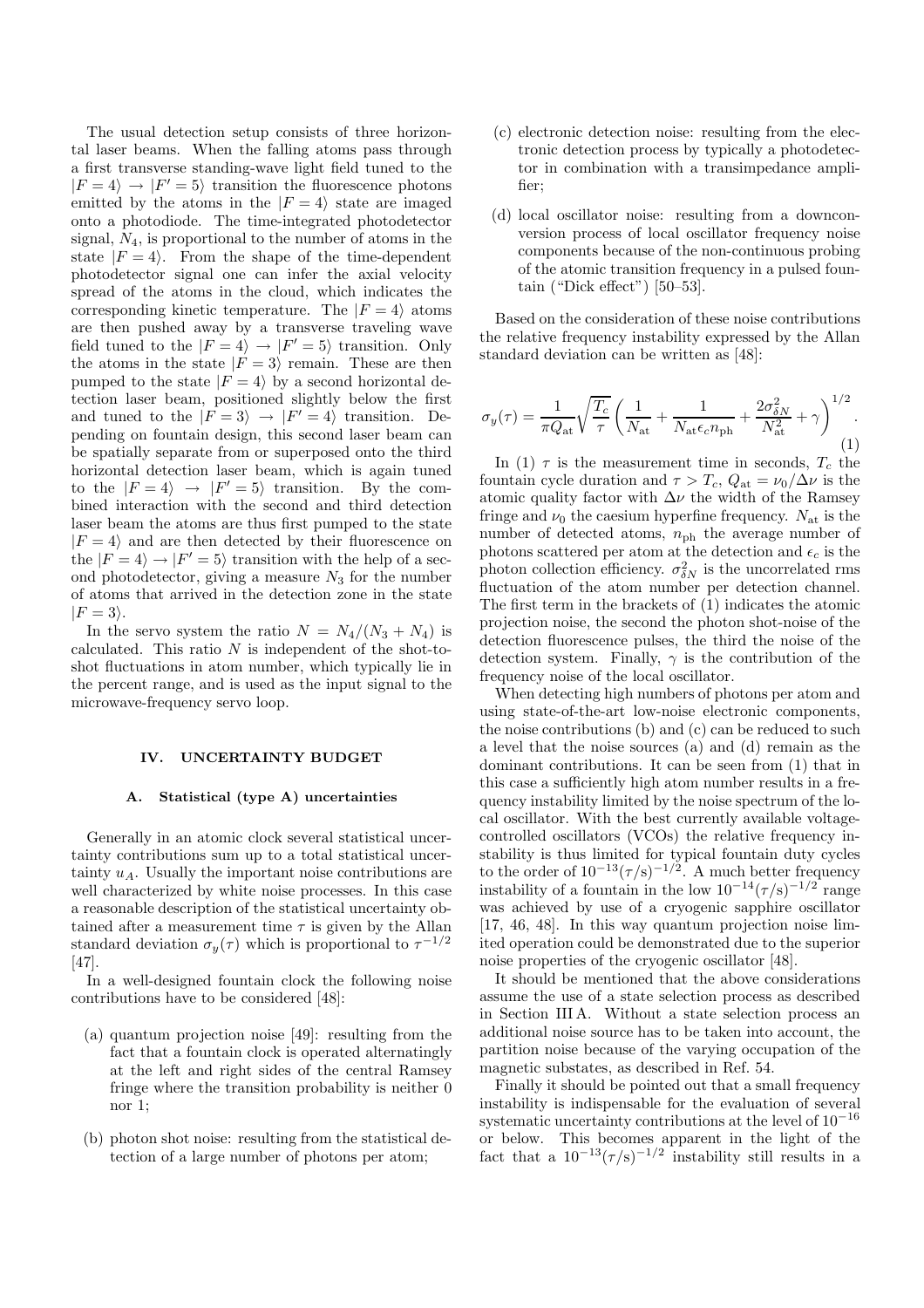$3.4 \times 10^{-16}$  statistical uncertainty after one full day of measurement.

### **B. Systematic (type B) uncertainties**

In a fountain clock the frequency shifting physical phenomena are in principle very similar to those in a conventional caesium beam clock [1]. Detailed descriptions of these effects can be found in Ref. 55. Here we will just summarize them and indicate the main particularities of fountain clocks. Detailed discussions of the effects in individual fountain clocks are compiled in the published formal evaluations, for example in Refs. 15, 16, 36, 37, 46. The exemplary uncertainties given in the following subsections have all to be considered as relative frequency uncertainties.

### 1. Second-order Zeeman effect

As in conventional caesium clocks [1], in a fountain clock the applied magnetic C-field results in a secondorder shift of the clock transition, which has to be corrected for due to its large size relative to the overall uncertainty of a fountain clock. The C-field increases the clock transition frequency by  $f_c = 0.0427 \text{ Hz} (B_C / \mu \text{T})^2$ , where  $B_C$  is the magnetic flux density of the C-field, so that almost  $5 \times 10^{-14}$  relative frequency shift is obtained for the typical magnetic C-field strength of  $0.1 \mu$ T. The determination of the relative frequency correction and its uncertainty is based on experimental data on the mean C-field strength, its inhomogeneity, and its temporal stability.

It is straightforward to determine the correction  $f_c$ by measuring the transition frequency  $f_Z$  of a firstorder field sensitive transition, usually the  $|4, m_F = 1\rangle \rightarrow$  $|3, m_F = 1\rangle$  transition. In contrast to a conventional beam clock, an atomic fountain provides the advantageous possibility of mapping the C-field by launching the atoms to different heights h and to calculate from  $f_Z(h)$ the magnetic flux density  $B<sub>C</sub>(h)$  along the atomic trajectories. This gives direct access to the homogeneity of the C-field [54].

#### 2. Majorana transitions

Majorana transitions ( $\Delta F = 0$ ,  $\Delta m_F = \pm 1$ ) between the  $m_F$  substates within a hyperfine ground state  $|F = 4\rangle$ or  $|F = 3\rangle$  can be induced near zero crossings of the magnetic field strength [56]. In real caesium clock cavities it cannot be avoided that due to the field geometry some  $\Delta F = \pm 1$ ,  $\Delta m_F = \pm 1$  transitions take place besides the designated clock transition, albeit with a small probability. In connection with Majorana transitions large frequency shifts can occur [57] because atoms can get into superposition states with the same  $F$  quantum number but different  $m_F$  quantum numbers. For these states the hyperfine transition frequency is in general different from the clock transition frequency, with a resulting overall frequency shift. The uncertainty estimate due to Majorana transitions is typically quoted as well below  $10^{-16}$ .

### 3. Cavity related shifts: residual first-order Doppler effect and cavity pulling

A general advantage of an atomic fountain microwave frequency standard is that the atoms cross the same microwave cavity twice. If the atomic trajectories were perfectly vertical, frequency shifts due to axial and radial cavity phase variations would be perfectly cancelled as each atom would interact with the field once with velocity v (upwards) and once later with  $-v$  (downwards). It is the transverse residual thermal velocity and a possible misalignment of the launching direction that cause a spread of the trajectories between the first and the second passage through the cavity. In this case, a non-vanishing transverse phase variation of the cavity field can give rise to a residual first-order Doppler frequency shift, unless the trajectories are distributed around the vertical symmetry axis in a favorable way.

Current cavities of evaluated fountain clocks are estimated to exhibit uncertainty contributions of the order of at most several  $10^{-16}$  due to transverse phase variations [15, 16, 36, 37, 46]. Sometimes these uncertainty estimates are the result of worst-case considerations and might be reduced in the future.

Usually in an atomic fountain the atom number and the loaded quality factor of the cavity are such that the operating conditions are far from maser oscillation [55]. Therefore, at low cavity detuning and optimum microwave excitation the frequency shift due to cavity pulling is usually negligible, according to Eq. (5.6.123) of Ref. 55. Since cavity pulling is proportional to atom number it is corrected for automatically when the collisional shift correction (see Sect. VI) is applied.

### 4. Rabi and Ramsey frequency pulling

Frequency shifts due to Rabi and Ramsey frequency pulling [1] can occur in the presence of non-zero and asymmetric (with respect to  $m_F = 0$ ) populations of the  $|F, m_F \neq 0\rangle$  substates when the atoms enter the Ramsey cavity. Generally, the state selection process (see Sect. III A) in a fountain clock strongly reduces the impact of these frequency pulling effects to well below  $10^{-16}$ .

### 5. Microwave leakage

The effect of microwave leakage [1] due to exposure of the atoms to a residual traveling microwave field outside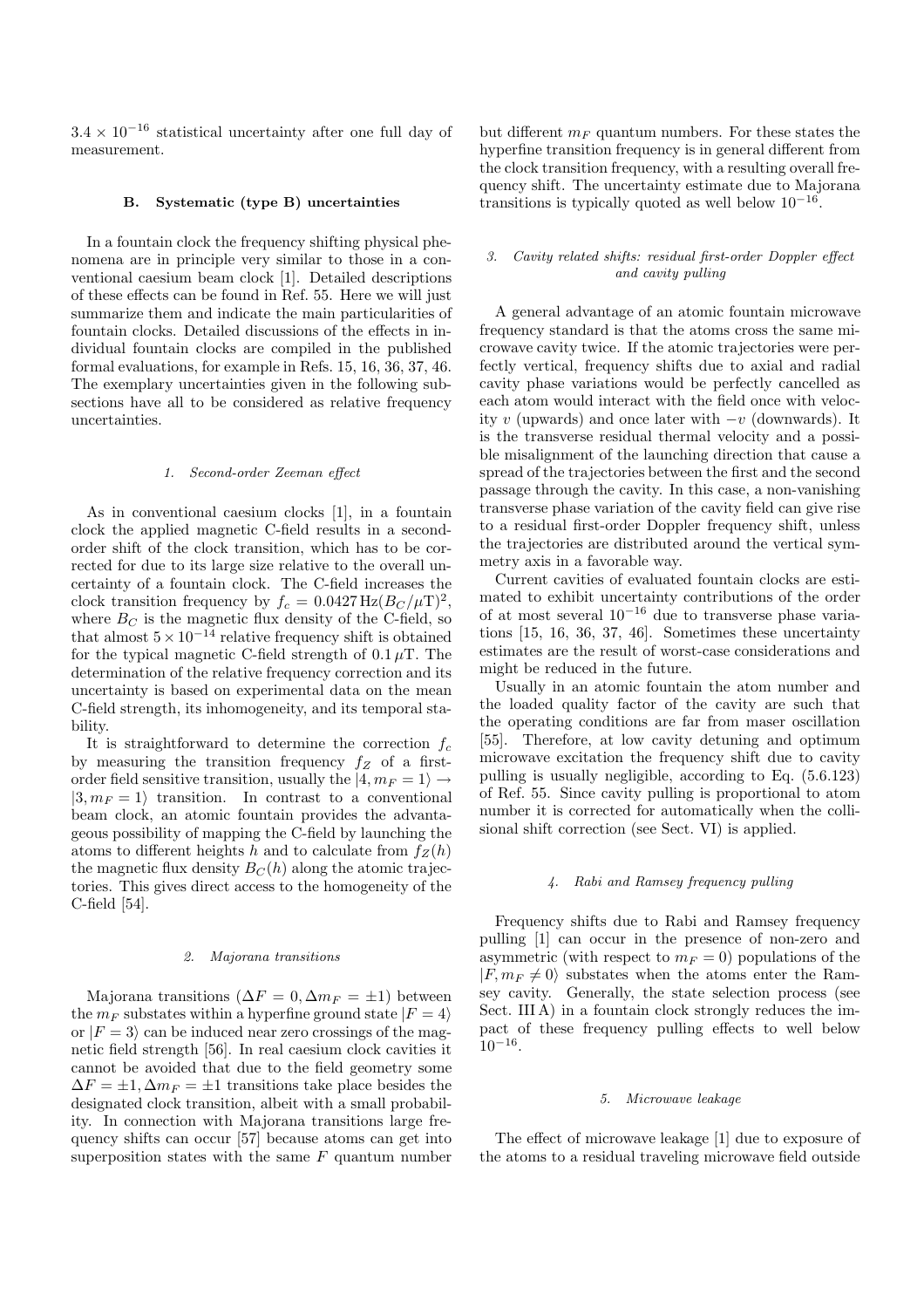the cavity is again somewhat reduced in a fountain clock compared to conventional beam clocks because of the almost symmetric trajectories of the atoms going up with the same but opposite velocity as falling down. However, due to the fact that there is no perfect symmetry also in a fountain clock, microwave leakage can be of concern and its possible effect has to be carefully analyzed. Typical uncertainties evaluated so far fall in the low  $10^{-16}$  range.

#### 6. Electronics and microwave spectral impurities

The frequency shifting effects due to the electronics and due to microwave spectral impurities are essentially the same in a fountain clock and in a conventional beam clock so that we refer here to Ref. 1. However, the lower total systematic uncertainties of fountain clocks set much tighter limits on the performance characteristics of the microwave synthesis devices used for fountain clock operation.

## 7. Light shift

The interaction of atoms with laser light during the ballistic flight in and above the microwave cavity entails a frequency shift through the ac Stark effect (light shift) [35]. To prevent this effect, usually the laser light is blocked by mechanical shutters. As an added precaution, the laser light frequency can be far detuned during this phase of fountain operation. By intentionally increasing and measuring the effect and by effective controls of the shutter action the corresponding uncertainty can typically be reduced at least to the very low  $10^{-16}$  region.

#### 8. Blackbody shift

During their microwave interaction (including the ballistic flight above the Ramsey cavity) the atoms are subjected to thermal radiation of the vacuum enclosure. If this radiation gives rise to a spectral power density distribution which is equivalent to that of a black body, according to Refs. 58, 59 the clock transition frequency is shifted by

$$
f_{\rm bb} = -1.573(3) \times 10^{-4} \,\text{Hz} \left(\frac{T}{300 \,\text{K}}\right)^4
$$

$$
\times \left[1 + 0.014 \left(\frac{T}{300 \,\text{K}}\right)^2\right] \tag{2}
$$

for a vacuum enclosure at temperature  $T$ . Hence, for a caesium clock at room temperature the relative frequency shift is of the order of  $-17 \times 10^{-15}$ .

The first numeric coefficient in  $(2)$ ,  $K_{Stark}$  $-1.573(3) \times 10^{-4}$  Hz, is a result of a dc electric Stark shift measurement performed with a caesium fountain in



FIG. 6: Theoretical and experimental values of the blackbody shift coefficient  $K_{\text{Stark}}$  over the course of time. Figure adapted from Ref. 65. The data points are extracted, from bottom to top, from References 67, 68, 69, 70, 59, 58, 71, 64, 60, 61, 63, and 65.

Paris [59]. The uncertainty of this value of  $K_{\text{Stark}}$  itself is not likely to become a limiting factor for fountain clocks operated near room temperature or slightly above.

A confirmation of (2) was obtained earlier in a true ac electric Stark shift measurement by varying the temperature of a conventional caesium beam clock at PTB [60–62]. However, the uncertainty of  $K_{\text{Stark}}$  obtained in the PTB experiment was significantly larger. Recently  $K_{\text{Stark}}$  was remeasured using atomic caesium fountain clocks and differing results were obtained. While an Italian group obtained both experimental and theoretical values of  $K_{\text{Stark}}$  consistent with each other but differing from the value indicated in (2) [63, 64], a new measurement with a fountain in Paris confirmed the old value [65]. Moreover, another recent theoretical evaluation claims to confirm the former value as well [66]. The current, somewhat unclear situation is illustrated by Fig. 6, where the published experimental and theoretical results for  $K_{\text{Stark}}$  are compiled. A clear solution of this problem would be highly desirable because the black-body shift is a large correction compared to the uncertainty of a fountain clock.

#### 9. Collisional shift

A major source of uncertainty is the frequency shift due to collisions among the cold atoms in the cloud [72]. The collisional cross-section was found to be strongly dependent on energy (i.e., the average temperature of the cloud) [73]. The problem is particularly serious for caesium because it was found that its collisional cross-section is unusually large at the low cloud temperatures used in a fountain. Conceptually the simplest solution would be to choose another element. For instance, in rubidium the collisional cross-section is almost two orders of magnitude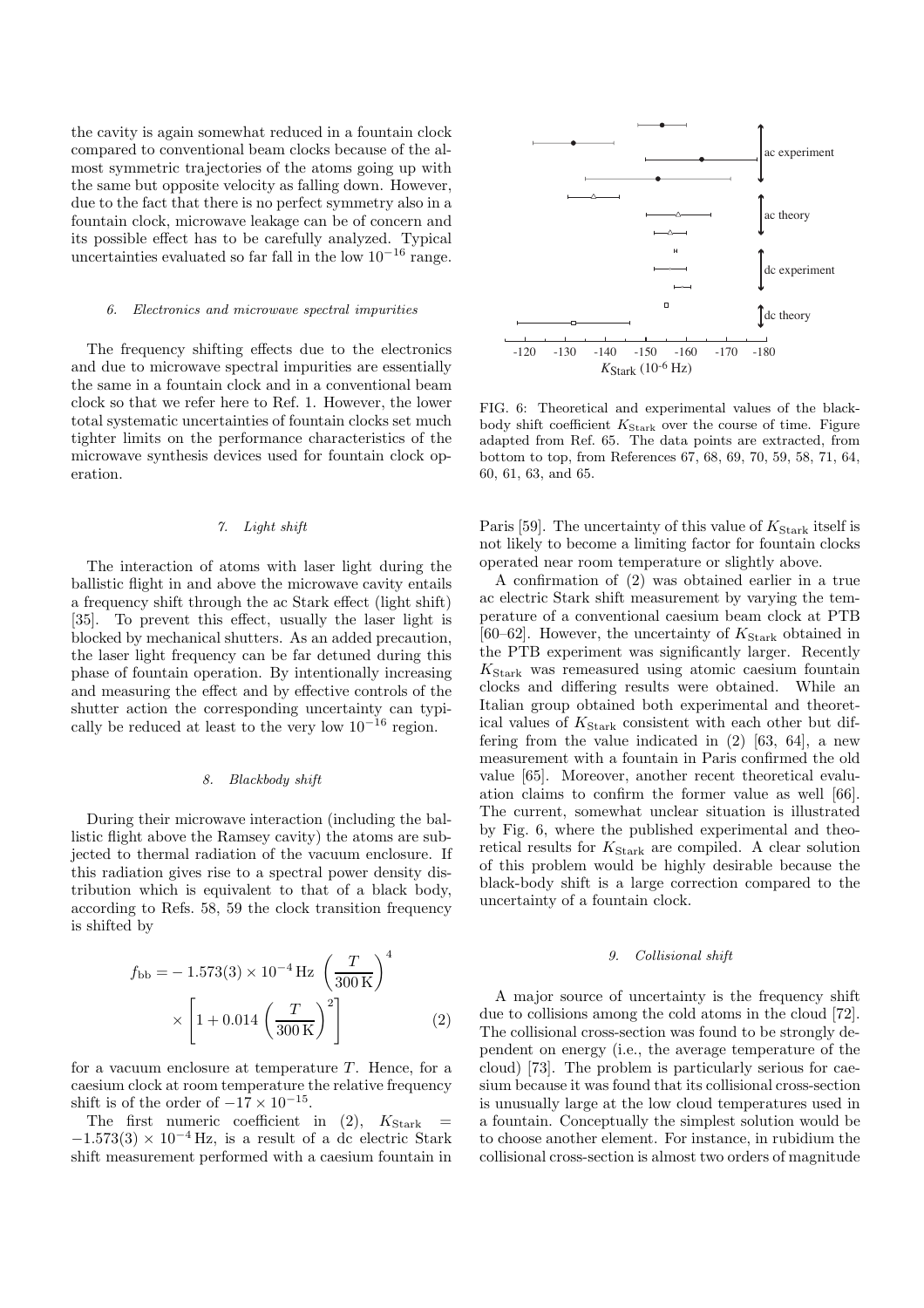lower [74]. Indeed, rubidium fountain clocks have been built where the reduction of collisional shift uncertainty was one of the motivations. Rubidium fountain clocks will be treated below (Sect. VII).

A number of schemes have been devised to reduce the collisional shift or at least its contribution to the uncertainty budget of the caesium fountain clock. These will be discussed in more detail in Section VI below. We should also note that the experimental signatures of cold collision shift and cavity pulling are very similar, something that can be used to partially tune the overall effect away when the isotope-specific relative shift rates happen to be suitable, like in the case of  ${}^{87}$ Rb [75].

#### 10. Background gas collisions

Contrary to the effect of cold collisions between the caesium atoms, the effect of residual gas collisions in fountain clocks is estimated to be well below  $10^{-16}$  as typical vacuum pressures in the ballistic flight region are at most in the low 10−<sup>7</sup> Pa range.

## 11. Time dilatation: relativistic Doppler effect

Special relativity predicts that due to time dilatation the clock frequency observed in the laboratory frame is reduced by  $f_D \approx \nu_0 \langle v^2 \rangle / (2c^2)$  with  $\langle v^2 \rangle$  the mean quadratic velocity of the atoms above the microwave cavity and c the velocity of light. Typically in a fountain clock  $f_D/\nu_0$  is of the order of  $10^{-17}$ , so that in contrast to thermal beam clocks time dilatation and the associated uncertainty contribution can be neglected.

#### 12. Gravitational redshift

Finally it should be mentioned that even though the gravitational redshift [1] is not relevant for the realization of the proper second of a clock, its knowledge is necessary for comparing remote clocks and for contributing to international atomic time (TAI). Hence the mean height of the atoms above the geoid during their ballistic flight above the microwave cavity center has to be determined with a typical uncertainty of 1 m, corresponding to a frequency uncertainty of  $10^{-16}$ . In principle, a limitation is given by the accuracy with which the local gravitational potential can be determined. Even for high-altitude laboratories like NIST in Boulder ( $\approx 1630$  m above sea level) the correction can be determined with a relative uncertainty of  $3 \times 10^{-17}$  [76]. At this relative uncertainty the gravitational redshift will probably not become a limiting factor for clocks based on microwave transitions.

### 13. Summary of systematic effects

There are other frequency shifting effects (dc Stark shift, Bloch-Siegert shift [1]), which can be estimated to be less than  $10^{-17}$  in a fountain clock. In conclusion it can be stated that the main contributions to the systematic uncertainty are of the order of a few  $10^{-16}$  or less. As the individual systematic uncertainty contributions can be assumed to be linearly independent, the resulting total systematic uncertainty is the square root of the sum of squares of the individual contributions. Specific examples are presented in Sect. VIII in connection with the state of the art in fountain clocks.

## **V. FIGHTING THE DICK EFFECT**

A serious limitation of the short-term stability of an atomic fountain clock is given by the phase noise of the local oscillator from which the 9-GHz signal is derived. Any phase excursions of this oscillator while no atoms are in or above the microwave cavity will go undetected and therefore add some of the phase noise of the local oscillator to the output of the clock. A quantitative description of the Dick effect is beyond the scope of this review; it can be found in the references [50–53].

We will now discuss recently developed ways of reducing the influence of the Dick effect. One can use a better local oscillator or reduce the dead time of the fountain, i.e., by launching the next cloud as quickly as possible after the previous one. However, some dead time is unavoidable in a standard pulsed fountain because one has to wait until the detection process is finished before the next cloud can be launched. A continuous-beam fountain clock, however, would be practically immune from the Dick effect.

#### **A. High-stability cryogenic oscillator**

Conceptually the easiest way to reduce the influence of the Dick effect on the short-term instability is to use a more stable local oscillator. Using a cryogenic sapphire oscillator developed at the University of Western Australia [77] and a specially designed low-noise microwave synthesis chain the group at SYRTE was able to reach a fractional frequency instability of only  $1.6 \times 10^{-14} (\tau/s)^{-1/2}$  [46], which was only limited by quantum projection noise [48].

Let us note here that there have been proposals to use spin-squeezed atomic samples in order to lower the projection-noise limit [78]. Today it looks, however, as if these schemes, devised with idealized conditions in mind, would be difficult to transfer to an actual clock.

Despite the additional effort of liquid helium refrigeration required for low-noise cryogenic sapphire oscillators, today several metrology laboratories worldwide are developing such systems. It will be interesting to see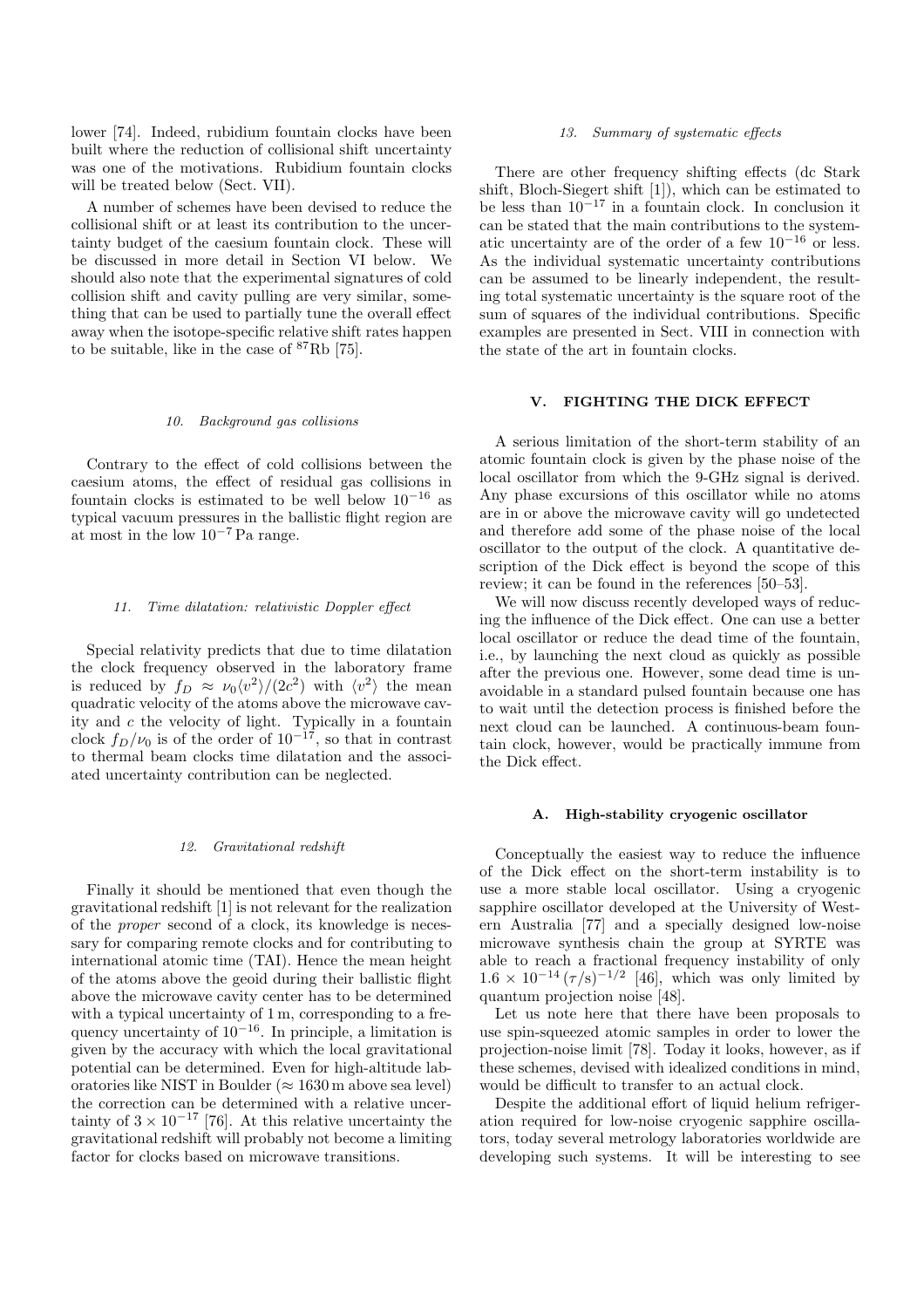whether designs based on closed-cycle coolers [79] rather than liquid helium refrigeration can one day deliver the performance needed for state-of-the-art fountain clocks.

#### **B. Loading from an atomic beam**

Another strategy to reduce the influence of the Dick effect is to speed up the loading and preparation of the cold atomic cloud, in order to reduce the fraction of the fountain cycle where no atoms are in or above the microwave cavity. MOT or molasses loading times can be greatly shortened when the atoms are not collected from the residual background vapor but from a slow atomic beam instead. For instance, both FO1 and FO2 are equipped [17] with a chirp-slowed atomic beam [80]. Typically, for the same loading time a molasses loaded from a slow beam captures more than ten times as many atoms as a molasses loaded from the background vapor.

In the case of FO2 the slow atomic beam is in addition transversely collimated by a two-dimensional optical molasses [17, 81]. Not only does the transverse collimation reduce the background pressure of atoms in the preparation zone but also does it prolong the useful life of one filling of the oven because the same atomic flux can be obtained with a lower oven temperature. For instance, in the case of FO2, the collimation alone has reduced the capture time from 900 ms to 300 ms and increased the lifetime of one caesium charge approximately ten-fold [81].

Loading from a slow beam is indispensable when implementing a multi-toss scheme, see Section VI A. By choosing a suitable mode of operation, dead-times can be greatly reduced by this approach, as well.

### **C. The continuous fountain clock**

The Dick effect can be all but eliminated when the fountain clock is operated in a continuous mode rather than pulsed [82]. At the same time, because of the continuous detection a lower-density beam can be used, reducing the uncertainty due to cold collisions. Development of such a fountain was undertaken at the Observatoire Cantonal in Neuchâtel/CH [18]. Design goals are a relative short-term instability of  $7 \times 10^{-14} (\tau/s)^{-1/2}$  (using a quartz oscillator as a local oscillator for the 9-GHz synthesis chain) and a relative uncertainty of  $10^{-15}$ .

A continuous fountain poses a number of technical and experimental challenges. First of all, since the preparation and the detection zones have to be spatially distinct the atoms have to fly along a parabolic path (Fig. 7). This requires a special geometry for the main cavity (Fig. 8). Unfortunately, in this way one loses one of the big advantages of the pulsed fountain design, where the atoms retrace their path through the microwave field and thus mostly cancel any end-to-end phase shifts in the cavity. In the continuous fountain a special device allows one to rotate the cavity around the vertical axis by precisely



FIG. 7: Sketch of the vacuum subsystem of the continuous fountain clock at METAS/CH [83]



FIG. 8: Microwave cavity and mode geometry of a continuous fountain clock [18]. The dotted line indicates the trajectory of the atoms, the dashed line the axis of rotation for beam reversal.

180◦, so that an effective beam reversal occurs [83], in analogy to the procedure in thermal beam clocks [2].

The openings in the cavity for the atomic beam fix the geometry of the parabolic trajectory, so that only one toss height is possible—making, for instance, the characterization of the magnetic field inhomogeneity more difficult than in the pulsed case. And finally, the suppression of stray light from the preparation zone becomes more complicated. Unlike in the pulsed case the laser light cannot be switched off during the free-flight phase of the atoms, so for the continuous fountain one resorts to mechanical shutters inside the vacuum vessel. A wheel with partially overlapping filters absorbing the laser radiation is rotating rapidly through the atomic beam in such a way that the direct line of sight from the detection zone into the free-flight zone passes through at least one filter at any one time. Not only does this chop thin slices out of the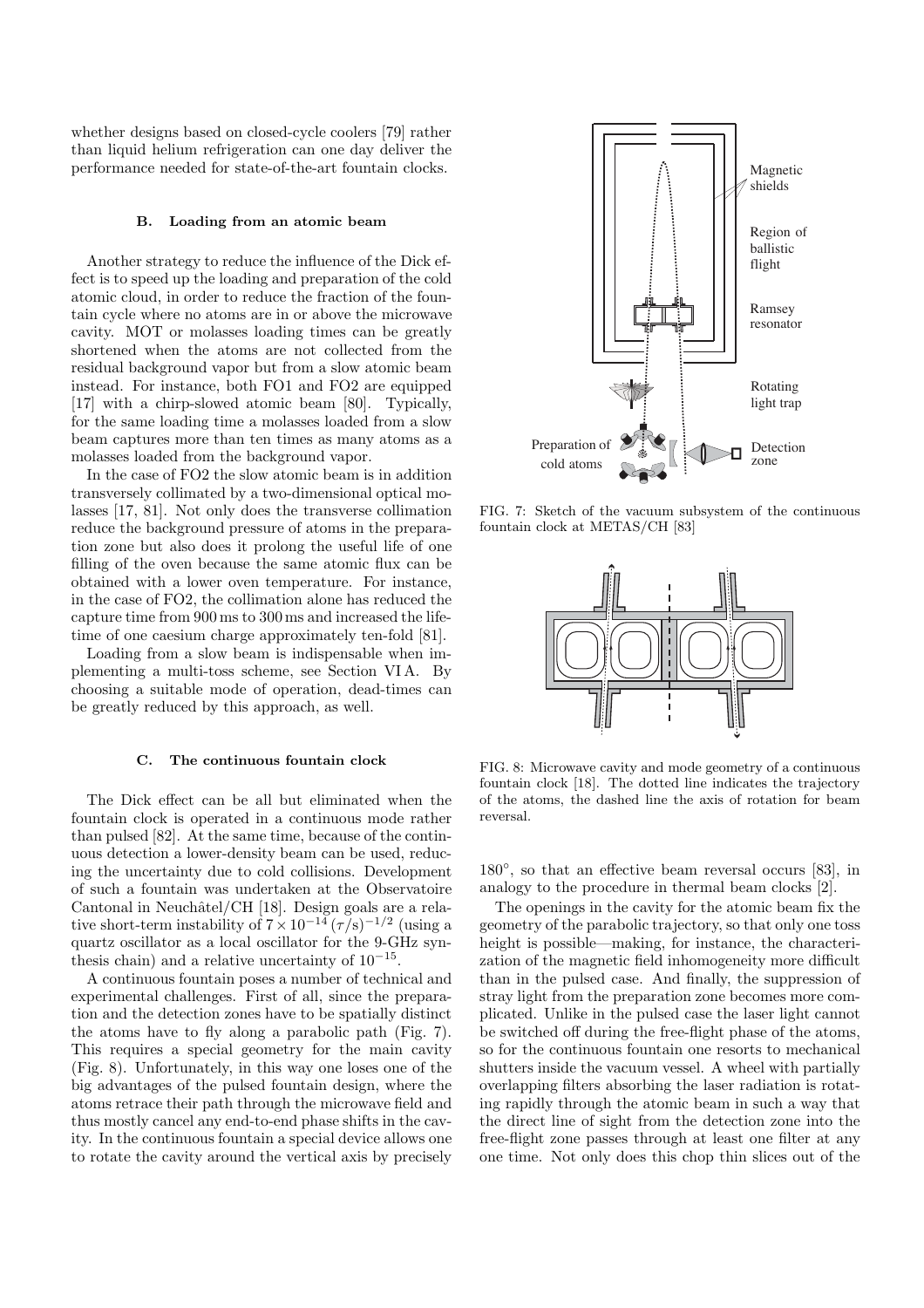continuous atomic beam but also does one have to have a motor inside the ultra-high vacuum system—which also has to be non-magnetic!

Details of all design issues can be found in the thesis by Joyet [83]. Ramsey fringes 1 Hz wide have been seen with the Neuchâtel continuous fountain clock before it was transferred to METAS in Bern/CH [18]. There it is currently in the process of being made operational.

For a second continuous fountain in Neuchâtel a Raman sideband cooling technique is under development [84, 85] in order to improve the collimation of the continuous beam and therefore increase the atomic flux reaching the detection zone [86]. This technique might also be useful for pulsed fountains in order to be able to reduce the atom density (i.e., the collisional shift) while at the same time keeping the same number of detected atoms (i.e., signal-to-noise ratio).

## **VI. FIGHTING THE COLLISIONAL SHIFT**

Traditionally one of the dominating systematic uncertainties of a fountain clock is due to the collisions of the cold atoms within the cloud, as explained above (Sect. IV  $B9$ ). In principle it is easy to reduce this uncertainty by reducing the density of the atomic cloud and therefore the collision rate. A reduced number of atoms, however, reduces the detected signal and therefore the signal-to-noise ratio and the short-term stability  $(Eq. (1)).$ 

Recent developments are helping to ease this trade-off problem for the case of caesium. The problem of loss of signal for low-density clouds can be circumvented by controlling the preparation of the atoms such that more than one cloud at a time is traveling through the vacuum system. We will present these ideas first, before covering the extrapolation methods, where the clock's output frequency is measured for two or more effective densities of the atomic cloud and then extrapolated to zero density. As discussed above the continuous fountain also allows one to reduce the influence of collisional shift.

### **A. Multi-cloud fountains**

One way of decreasing the collisional shift without reducing the number of detected atoms is to have several atomic clouds of correspondingly lower atom number and density traveling inside the vacuum tube at any time. Two realizations of this idea have been proposed.

The first is called the "juggling fountain" [87]. Just like a human juggler keeps several balls in the air simultaneously, some of them going up while others come down, one can continuously launch atomic clouds with a time separation smaller than the flight time of an individual cloud. Since each cloud is less dense than in the standard single-cloud case the internal collision rate is reduced as desired. However, the individual "balls"



FIG. 9: Trajectories of the multiple atomic clouds in the multi-toss scheme. The upper dashed line denotes the position of the cavity, the lower one that of the detection zone. Figure adapted from Ref. 90.

penetrate each other in free flight, which could in principle give rise to additional collisions. The clever trick in the juggling fountain is to choose the timing and launch velocities of the individual clouds such that each time two of them meet their relative energies fulfill the condition for a Ramsauer resonance. As a consequence, they fly through each other basically without scattering, i.e., without additional collisional shifts. It is straightforward to do this with just two "balls", but amazingly it can also be done with more than two balls [88].

However, the multi-ball scheme requires a precise control of the launch times, velocities, and densities of the individual balls. Furthermore it relies on a delicate cancellation of the collisional shifts in successive two-ball collisions, making use of the energy dependence of sign and amplitude of the shift [88].

A much more robust multi-ball scheme has been proposed by Levi et al. [89]. Once again several balls (up to ten or so) are launched in quick succession but with successively decreasing launch height (Fig. 9). These balls never meet in the free-flight zone above the cavity where collisions would lead to a frequency shift. But they all come together in the detection zone—where cold collisions do not matter anymore—to produce a strong signal.

Since the later balls spend less time above the cavity the overall Ramsey pattern is a superposition of one pattern for each ball, each of those having a different fringe spacing. In principle, this leads to a small broadening of the central Ramsey fringe. In the example calculated in Ref. 89 the fringe width increases by only 18%. On the other hand, the detected signal increases because all balls are loaded during the initial, steep part of the MOT loading curve [89]. A technical disadvantage is that a fast mechanical shutter must be brought into the vacuum system in order to protect the balls that have already been launched from the stray light produced while cooling and launching the next balls. But once the shutter is present it also allows to start loading the first ball of the next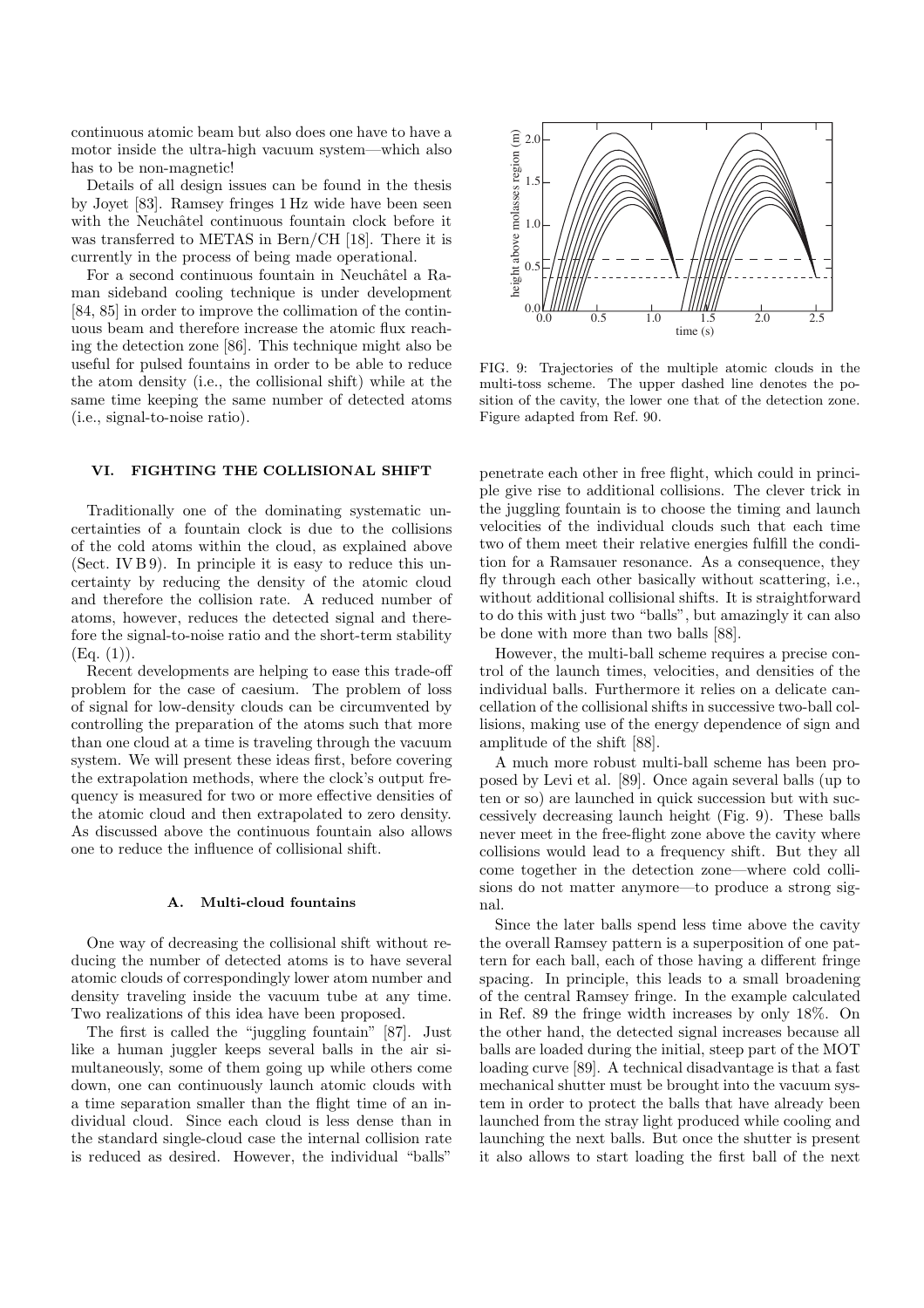sequence while the balls of the previous sequence are still in flight, thus greatly reducing the dead time [90]. Preliminary tests of this scheme with up to seven balls have been performed at NIST [90]. Further consideration is needed regarding the correction of systematic frequency shifts, which might be different for different balls in the sequence because of their different launch heights and travel times.

### **B. Extrapolation methods**

Since the frequency shift due to cold collisions is linear in effective atom density, one can extrapolate the measured frequencies obtained with clouds of different densities to zero density using a linear regression. This is the method currently employed by all primary fountain clocks. Since the actual density of the cloud is not readily accessible in the experiment, one substitutes the number  $N_{\text{at}}$  of detected atoms instead. This, of, course, assumes that there is a strict proportionality between  $N_{\text{at}}$ and effective density.

The actual experimental practice in the various laboratories differs in the way that clouds of different densities are prepared.

PTB's CSF1 is operated under optimum conditions during the whole frequency evaluation period. For about 10 days before and after such a period CSF1 is switched daily or half-daily between operation at standard atom number and at about five-fold increased  $N_{\text{at}}$ , where the latter is obtained by increasing the length of the initial MOT phase [36]. The length of the  $\approx 10$ -day epoch was chosen so that the instabilities of the local H-masers, which are used as frequency references, do not play a role anymore. A disadvantage of this method is that despite the expansion during the molasses phase one cannot exclude a difference in the spatial distribution of the atoms within the cloud for the two atom number regimes, which in general could change the proportionality factor between effective density and detected atom number. An additional contribution is therefore included in the uncertainty budget.

At NPL's CsF1, the collisional shift is monitored during the course of a frequency evaluation, by switching between two different atom numbers every few shots [16]. The switching is done by varying the microwave power or detuning for the state-selection pulse. Once again it cannot be excluded that the density distribution of the state-selected cloud changes between high and low atom number due to inhomogeneities of the microwave excitation.

For IEN-CsF1 the MOT loading parameters are changed to obtain two atom numbers differing by a factor of 3 [15]. Switching between the two regimes occurs on an hourly basis, a schedule chosen so that the drift of the local H-maser does not affect the measurement.

The procedure for NIST-F1 combines elements of the previously described ones. Cs pressure, molasses load time, and molasses laser power are adjusted to change the number of atoms launched upwards [91]. A servo loop slightly adjusts the microwave power in the selection cavity so as to keep the detected atom number constant. Because of the availability of a very stable local time scale, AT1E, the collisional shift determination can be stretched over many days, with measurements at medium, high, and again medium densities where each phase lasts for a few days. These are bracketed by 10 day measurements at low density. Because of the stable local time scale these two 10-day stretches can be stitched together into one 20-day run. Another specialty of NIST-F1 is that it is operated at very low density where the collisional shift itself is reduced—and with it the absolute uncertainty of that shift. The concomitant reduction in stability can be tolerated in view of the noise on the timetransfer link to other laboratories. All one needs to do is to make sure that at the end of the 20 days of effective measurement time the fountain instability has reached a level low enough not to limit the total uncertainty including the time-transfer uncertainty.

At SYRTE fountain operation is switched back and forth between two different atom densities, first for about 50-100 shots at a detected atom number  $N_{\text{at}}$  and then at an atom number which is as precisely as possible equal to  $N_{\rm at}/2$ , but without changing the density distribution or temperature of the cloud. The more precise the density ratio is the better one can extrapolate to zero density. To this end a new technique of state preparation was developed at SYRTE, the adiabatic rapid passage method [92]. This method relies on the fact that the population of one atomic state can be transferred with 100% efficiency into another one when both frequency and amplitude of the microwave radiation inducing the transition are ramped with just the right timing [93]. Here the two states in question are the initial state  $|F = 4, m_F = 0\rangle$ , in which the atoms arrive from the cooling zone, and the final state  $|F = 3, m_F = 0\rangle$ , in which they should enter the main microwave cavity.

We cannot go into the physical basis and the technical details of the technique here; these can be found in [81, 92, 93]. Briefly, one has to ensure that the rate of change of the microwave frequency has to be much lower at all times than the square of the Rabi frequency (which is proportional to microwave power). At SYRTE this is realized by sending into the selection cavity a microwave pulse where the amplitude changes in time according to a Blackman shape (Fig. 10). This pulse shape is a compromise between pulse width and suppression of additional Fourier components in the microwave spectrum. The corresponding time behavior of the detuning is also shown in Figure 10.

When the pulse is switched off abruptly at detuning  $\delta = 0$  the atoms are left in an exactly equal superposition of both states. The important feature of the rapid adiabatic passage is that this happens independently of the actual Rabi frequency an atom sees, i.e., it does not depend on where an atom passes through the field in-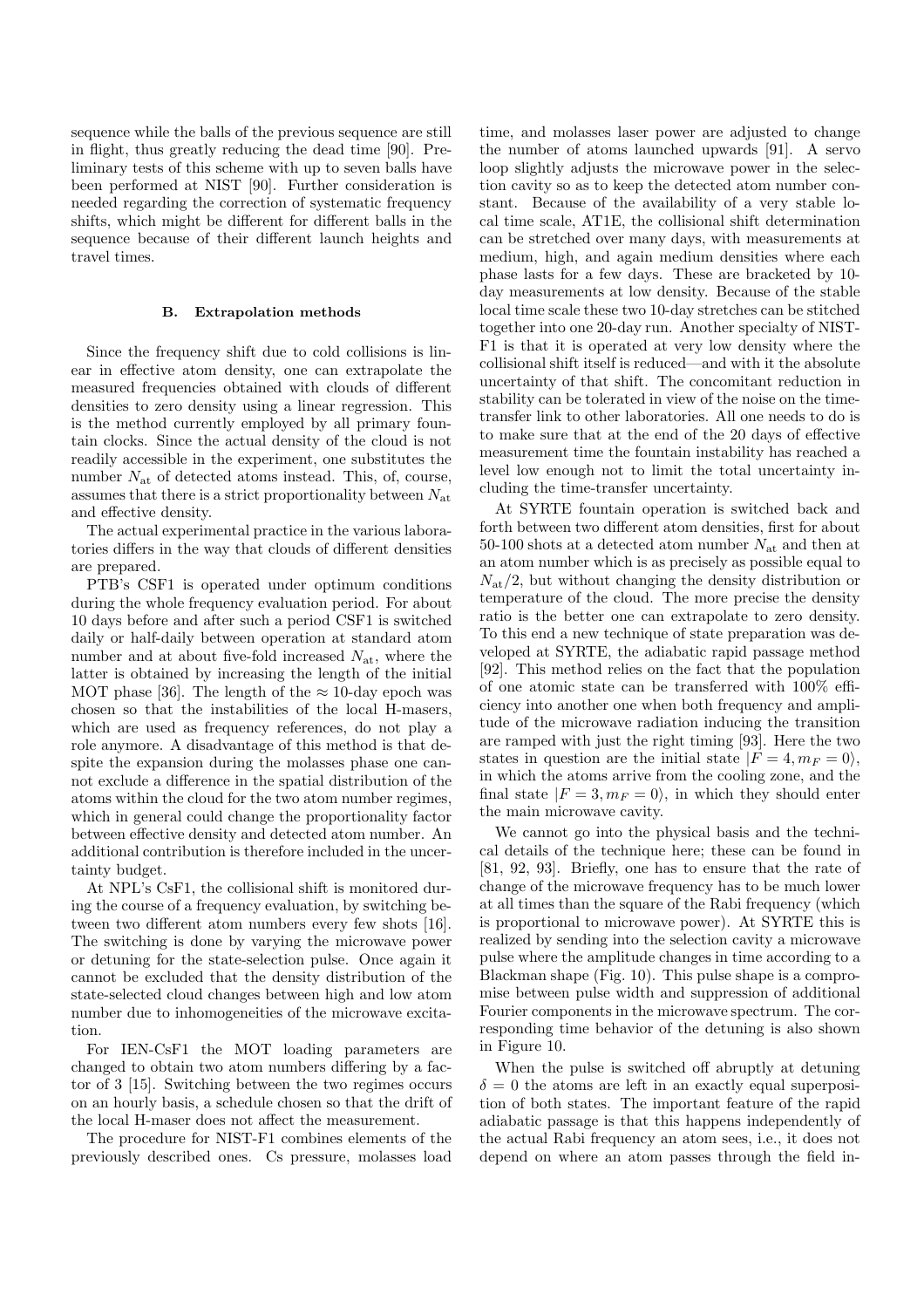

FIG. 10: Dashed line: Amplitude shape of the Blackman pulse of duration  $\tau$  used in the adiabatic rapid passage method. Solid line: Shape of the corresponding detuning curve.



FIG. 11: Fractional instability  $\sigma_R$  of the ratio R of detected atom number of low and high density configurations, as a function of the number of fountain cycles of  $\approx 1.3$  s each. Figure adapted from Ref. 46.

side the cavity (the field amplitude decreases across the aperture when going away from the center). The pushing beam therefore removes exactly half of all atoms, without changing the density distribution, temperature, or velocity of the cloud—in contrast to the other methods where such changes cannot be excluded.

At SYRTE the ratio of 1 : 2 can be prepared and maintained with an accuracy of  $10^{-3}$  [46], allowing for a very precise determination of the collisional shift rate and its correction. Figure 11 gives an indication of the extraordinary temporal stability of the atom number ratio of 1 : 2. The precise control over atomic populations in SYRTE-FO2 has also made it possible to detect Feshbach resonances in the dependence of the collisional shift on magnetic quantum number  $m_F$  [94]. Surprisingly, these resonances occur already for flux densities of  $2 \mu T$  or less.

### **VII. THE RUBIDIUM FOUNTAIN CLOCK**

There are several motivations to extend the fountain principle from caesium to rubidium. First of all, it is always interesting to compare the behavior of different atomic species under the same conditions or to use one as a reference for the other. In the case of atomic clocks this has a direct application in the search for a variation of fundamental constants of nature [95]. But one can also try to explore the limits, and the physics behind those limits, of the experimental technique itself. The more test candidates are available, the better the data base.

In the case of fountain clocks rubidium is a natural candidate because the atomic physics is qualitatively similar to caesium and because laser cooling and manipulation are just as conveniently possible as with caesium. The setup and the operation of a rubidium fountain clock are basically the same as those of a caesium fountain clock.

Even more interesting is that the cross-section for phase-changing collisions among cold <sup>87</sup>Rb atoms is much smaller than among cold caesium atoms. A factor of 15 was predicted theoretically [96]. In fact, this cross-section is so low that it was difficult to measure its value; initially only upper limits of 30 [75] or more than a factor of 50 [74] to the advantage of <sup>87</sup>Rb were published. Clearly, this has sparked quite some interest in Rb fountain clocks [97], and several are under construction in time laboratories around the world.

The most obvious thing to do with a Rb fountain is to measure its output frequency with respect to that of caesium. The first such measurement, using an early version of a Rb fountain at SYRTE, improved the accuracy about ten-thousand-fold over previous measurements and also, quite surprisingly, found a discrepancy with the accepted literature value of more than 2 Hz [98]. When this measurement is repeated at later times (Fig. 12) one not only gets an indication of the reproducibility but also is it possible to interpret the result in terms of the constancy of constants of nature. In particular, the Rb-Cs comparison is sensitive to variations of the combination  $\alpha^{0.44} \mu_{\text{Cs}}/\mu_{\text{Rb}}$ , where  $\alpha$  is the fine structure constant and the  $\mu$  are the nuclear magnetic moments [95]. It was found that the relative change of this combination (i.e., that of the frequency ratio  $\nu_{\text{Cs}}/\nu_{\text{Rb}}$  over a time interval of five years is no larger than  $7 \times 10^{-15}/\text{year}$ . In the meantime this value has been improved through another comparison in 2004, to  $5.3 \times 10^{-15}$ /year [81].

Although this value is neither model-independent nor the most stringent limit on the variation of  $\alpha$  at the present epoch (even when assuming  $\mu_{\text{Cs}}/\mu_{\text{Rb}}$  to be constant), due to its unique combination of constants it is nevertheless an important contribution to the search for time variations of the constants of nature.

The precise and repeated measurements of  $\nu_{\text{Cs}}/\nu_{\text{Rb}}$ have led to the adoption of the hyperfine frequency  $\nu_{\text{Rb}} = 6834682610.904324 \text{ Hz of } ^{87}\text{Rb as a secondary}$ representation of the second with a relative uncertainty of  $3 \times 10^{-15}$  [99]. The quoted uncertainty is about three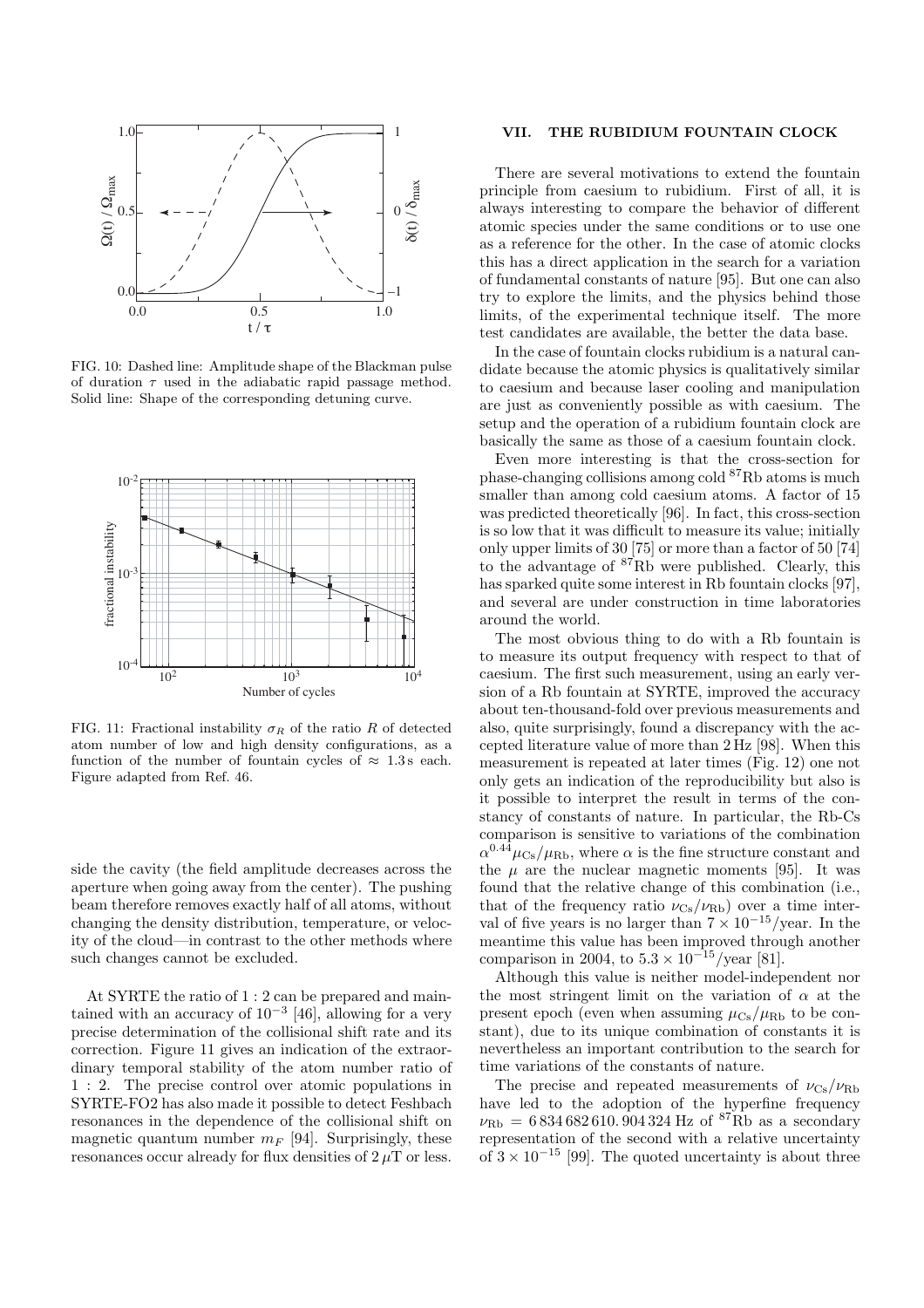

FIG. 12: Hyperfine frequency of  ${}^{87}Rb$  relative to that of  ${}^{133}Cs$ as a function of time. The data point near MJD 51300 has been chosen as a frequency reference. The solid line is a regression line. Figure adapted from Ref. 46.

times that of the actual measurement.

A substantial part of the uncertainty of the frequency ratio is due to the instability of the three fountain clocks employed in the measurements at SYRTE (FO2(Cs), FO2(Rb), and FOM) and the uncertainty due to the unavoidable gaps in the frequency data. FO2 is actually equipped for simultaneous operation with Rb and Cs, although to date it has always been run with a single species only. The beginning of its operation with both alkalis simultaneously is imminent. One can expect a much reduced uncertainty in the Rb-Cs comparison when data taking is truly simultaneous. Furthermore, since Zeeman coefficients, polarizabilities, and other atomicphysics quantities are different for the two atomic species one can partially correct for some of the systematic uncertainties in fountain clocks.

# **VIII. STATE OF THE ART**

In Table I are collected the most recently published values of selected uncertainty contributions for the seven operational primary fountain clocks.

The superior stability of the fountains at SYRTE is to a large part due to the cryogenic sapphire oscillator available there. A series of improvements has allowed both SYRTE and NIST to reduce the relative uncertainty of their fountain clocks well below  $10^{-15}$ , with the other laboratories expected to follow suit.

It becomes apparent from Table I that it will be difficult to drive the relative uncertainty much below  $3\times10^{-16}.$  On the one hand there appears to be room for substantial reductions in the uncertainties of collisional shift, cavity-related effects, and electronics by a more stringent control of operating parameters and a better theoretical understanding of microwave cavities (gained



FIG. 13: Allan standard deviation  $\sigma_y(\tau)$  of the difference frequency of FO1 and FO2. Figure adapted from Ref. 46.

perhaps along the lines of Ref. 101).

On the other hand, reducing the uncertainty of the black-body shift appears rather difficult for the existing fountains because it would require a detailed knowledge of the effective thermal environment of the atoms during their free-flight phase. This includes not only the actual inner-wall temperature to within better than 1 K but also reliable values for the emissivity of the inner surfaces of the vacuum tube (which might change due to physisorption or chemisorption of caesium or residual gases over the years of operation) as well as the influence of radiation coming in through windows and other openings. However, any substantial progress on this front might require the cooling of the walls of the vacuum tube.

## **IX. COMPARING DIFFERENT FOUNTAIN CLOCKS**

It is of great importance to compare the output frequencies of different fountain clocks because this provides a direct test for undiscovered systematic frequency shifts in an individual realization of the fountain clock. Unfortunately, as of today SYRTE is the only laboratory having more than one working fountain clock available. A recent comparison of FO1 and FO2 has given impressive results [46]. The relative instability of the difference frequency of the two fountains averages down nicely according to a white-noise law, reaching  $2.2 \times 10^{-16}$  for averaging times of  $50000s$  (Fig. 13). At the same time, the average of the difference frequency of  $4 \times 10^{-16}$  is consistent with the stated inaccuracies of the two fountains.

In order to compare fountains in different laboratories one has to use a satellite frequency transfer technique. The first fountain frequency comparisons were performed between NIST-F1 and PTB-CSF1 at four epochs between August 2000 and February 2002 [102], finding agreement well within the uncertainty intervals of about  $2-3\times10^{-15}$ . In the summer of 2003 FO2 and FOM in Paris and CSF1 at PTB were run simultaneously for a duration of 11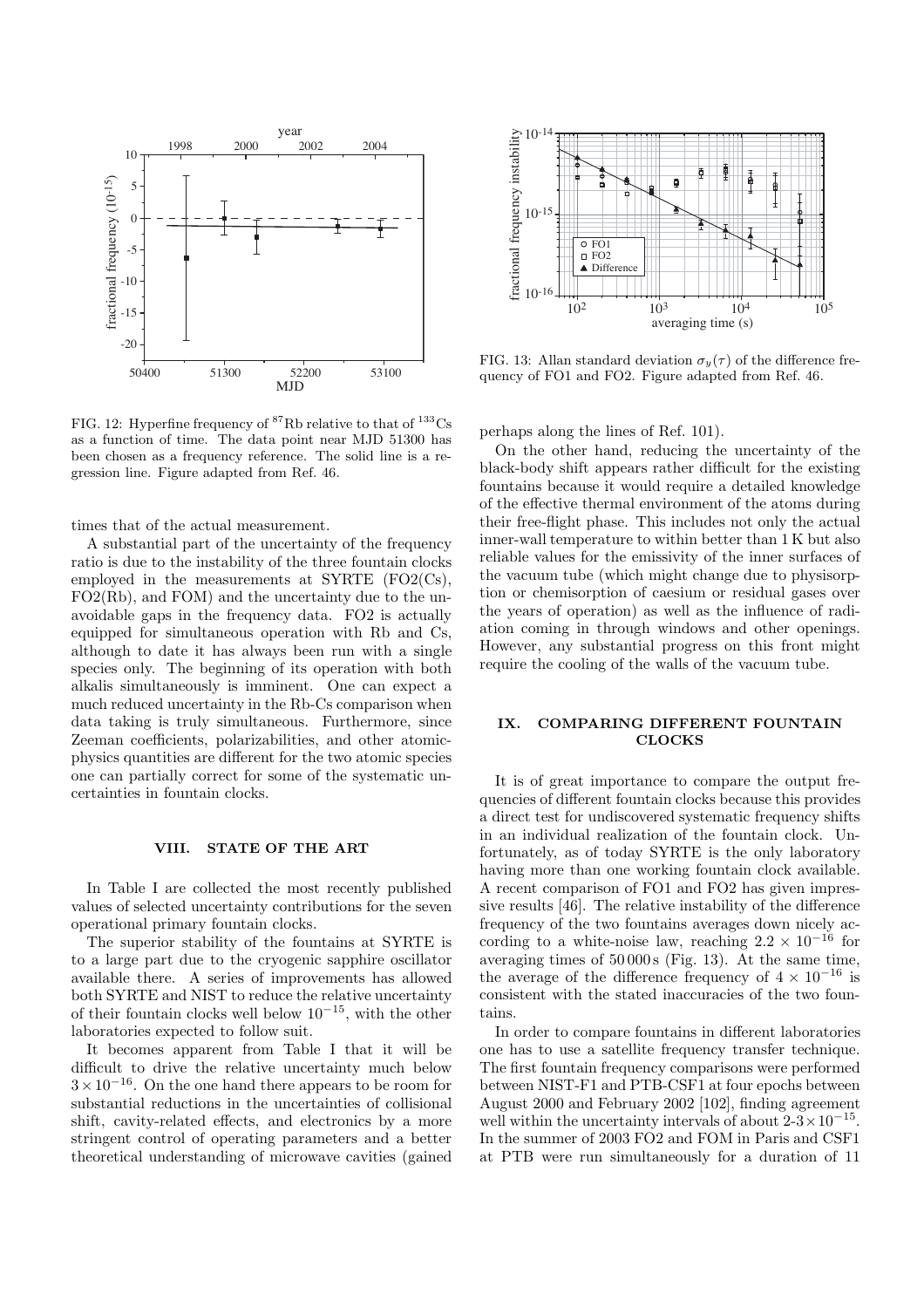TABLE I: Some of the relative type-B uncertainty contributions (multiplied by a factor of  $10^{16}$ ) of the seven primary caesium fountain clocks. All values are based on the latest publications. The entry for "Total type-B" includes other systematic effects not listed in the table. Note that in most cases the operating conditions for lowest systematic uncertainty are different from those needed to obtain the lowest instability.

| Cause of frequency shift              |     |         | $\text{SYRTE-FO1}^a$ $\text{SYRTE-FO2}^b$ $\text{SYRTE-FOM}^c$ $\text{NIST-F1}^d$ $\text{PTB-CSF1}^e$ $\text{IEN-CsF1}^f$ $\text{NPL-CsF1}^g$ |                 |      |       |      |
|---------------------------------------|-----|---------|-----------------------------------------------------------------------------------------------------------------------------------------------|-----------------|------|-------|------|
| Cold collisions                       | 2.4 | 2.0     | 5.8                                                                                                                                           |                 |      | 12    |      |
| Blackbody radiation                   | 2.5 | 2.5     | 2.5                                                                                                                                           | 2.6             |      | 0.7   |      |
| Distributed cavity phase              | € 3 | $< 3\,$ |                                                                                                                                               | ${}_{\leq 0.3}$ | 5    | < 0.3 |      |
| Electronics, microwave leakage        | 3.3 | 4.3     | 2.4                                                                                                                                           | 1.4             |      | < 2   |      |
| Total type-B uncertainty <sup>2</sup> | 7.2 | 6.5     |                                                                                                                                               | 3.3             |      | 16    | 10   |
| Standard' instability at 1s           | 410 | 280     | 1900                                                                                                                                          | 6000            | 2000 | 3000  | 4000 |

<sup>a</sup>Refs. 46, 17.

 ${}^b$ Ref. 17.

 ${}^{c}$ Refs. 46, 81.

 ${}^{d}$ Refs. 37, 100.  $e$ Ref. 36.

 $f$ Ref. 15.

<sup>g</sup>Ref. 16.

 $\ensuremath{^h\text{T}}$  reated by this group as a type-A uncertainty

<sup>i</sup>Under the operating conditions for lowest uncertainty



FIG. 14: Frequency of CSF1 relative to FOM, as determined via GPS-common view and TWSTFT (dots), and frequency of FO2 relative to FOM determined from a local comparison (square)

days [103]. Their frequencies were recorded relative to a local hydrogen maser. The maser frequencies in turn were compared using both common-view GPS and TW-STFT, thus permitting to deduce the relative frequency differences between the fountains (Fig. 14). The largest contribution to the length of the uncertainty bars for the CSF1 points originates from the uncertainty of the satellite link. Given the overall uncertainty all clock frequencies are consistent with each other. A similar experiment has been performed at the end of 2004 involving SYRTE-FO2, NPL-CsF1, and IEN-CsF1 [104]. It was found that over the 20 days of joint data taking the relative frequencies of SYRTE-FO2 and NPL-CsF1 almost coincided whereas that of IEN-CsF1 lay about  $4 \times 10^{-15}$  higher, still consistent with the total uncertainty of  $2 \times 10^{-15}$ .

Another way to indirectly compare fountain clocks in different laboratories is via the Circular-T of BIPM.



FIG. 15: All contributions of atomic fountains to TAI, as of March 2005 (up to BIPM's Circular-T 206). The 1995–1997 data of FO1 has been omitted for clarity.

Apart from PTB's thermal clocks CS1 and CS2, which are operated continuously as primary standards, and occasional contributions by laser-pumped thermal beam standards at NICT/JP and at SYRTE, the bulk of information needed for the steering of TAI is nowadays provided by fountain clocks (Fig. 15).

After a long pause following the initial reports of FO1's frequency by the Paris group both NIST-F1 and PTB-CSF1 started to report regularly to BIPM. The good agreement between the data points of these two fountains is an indication that the uncertainties claimed at the time were not unrealistic. As more and more fountain clocks became operational the density of reports has increased. The scatter, introduced by a few early data points with large uncertainty, has become smaller now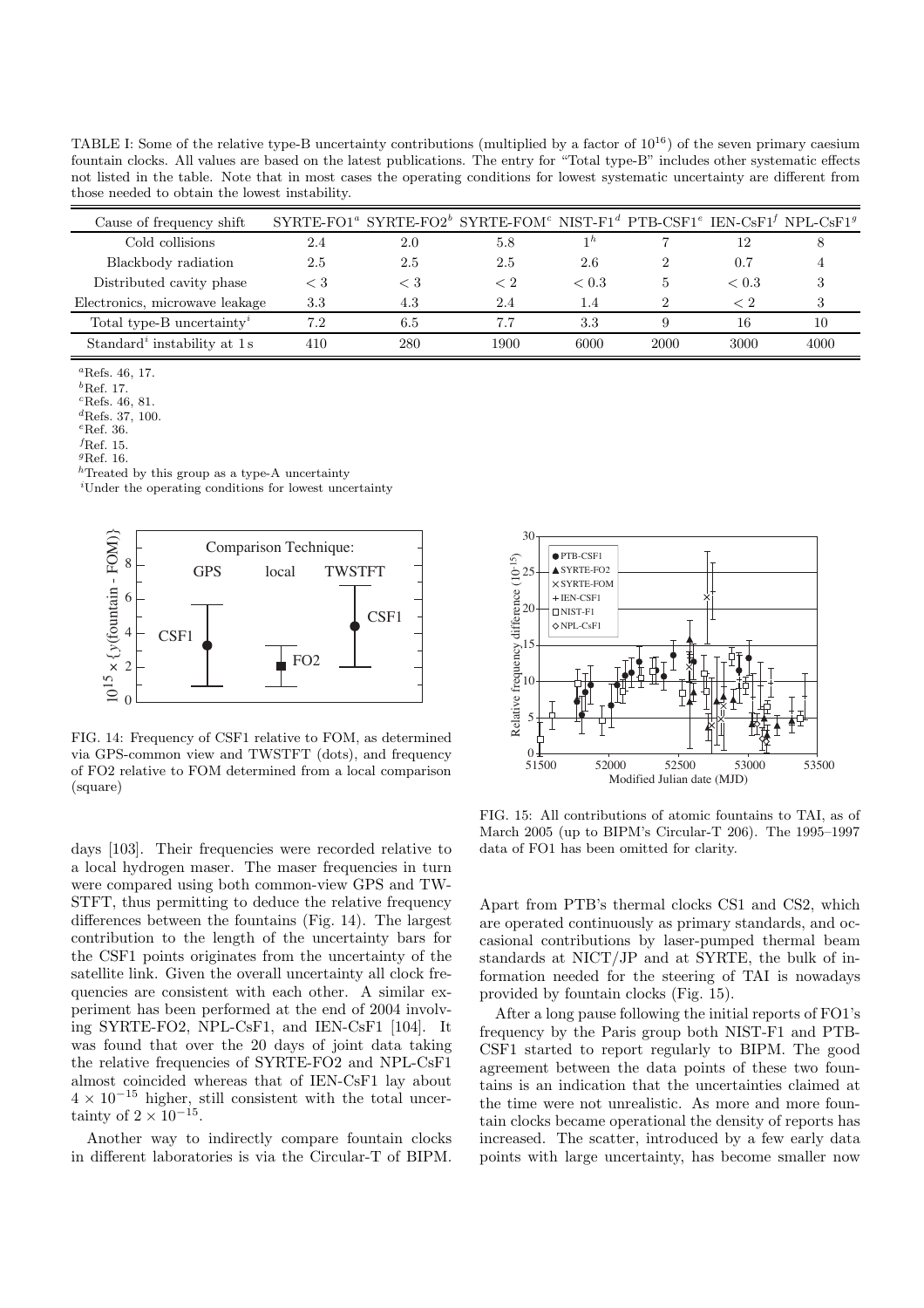that the reported uncertainties have become smaller.

## **X. OTHER APPLICATIONS**

The same ideas used in fountain clocks can be adapted for clocks in a low-gravity environment. Clouds of cold atoms can be laser-prepared and then sent through a microwave cavity, to be detected at its end. One can expect many seconds of interaction time between atoms and microwave radiation, with resulting linewidths around 100 mHz. Three such projects for the International Space Station have been pushed ahead [105]. A NASA project, the caesium clock PARCS [106], recently became a victim of the Mars initiative of the current US-American President. The same fate has befallen the rubidium clock experiment RACE [107], another US-American project. ACES [108], an ESA project, is still going ahead and is scheduled to fly to the International Space Station this decade. A major task for all space-based clocks is to develop ways of transferring the projected stability and accuracy to the ground.

The better frequency stability of a fountain clock compared to conventional beam clocks and the almost daily operation of such a fountain clock enabled the setting of a new experimental limit on the validity of local position invariance (LPI) [109, 110], which is a part of the more general Einstein equivalence principle, which in turn is a foundation of Einstein's theory of general relativity. For this purpose, over the course of more than two years the frequency difference between PTB-CSF1 and different hydrogen masers was monitored, in order to look for variations that are in phase with the time-varying gravitational potential  $\Delta U(t)$  due to the annual elliptical orbital motion of the Earth. No violation of the null result predicting LPI could be detected at the level of  $6 \times 10^{-6}$ of the amplitude of  $\Delta U(t)/c^2$  [110]. This result represents an improvement by a factor of about 100 compared to previous similar experiments and is one demonstration that significant improvements in the field of basic research become possible with the help of improved frequency standards like fountain clocks.

Atomic fountains have also been proposed for applications outside frequency metrology. For instance, the frequency of the Rabi oscillation on the clock transition is proportional to microwave power. This principle can be used to construct a microwave power standard. In the simplest case, a cloud of cold atoms can be dropped through a microwave guide [111, 112]. Alternatively, the cloud can be tossed through the microwave cavity of an atomic fountain. A proof-of-principle experiment has been performed using a small caesium fountain, finding agreement with conventional power measurements within 5% [113].

Another proposal concerns the search for a permanent electric dipole moment (EDM) of the electron. If such an EDM existed it would mean a violation of both parity and time reversal symmetry [114]. A typical EDM experiment searches for a change in the magnetic precession frequency of a spin-polarized sample when a strong electric field is reversed in polarity. In the proposed experiment a cloud of Yb atoms is launched in an atomic fountain [115]. Along the free-flight zone a strong homogeneous electric field can be applied. A non-zero EDM would be detected via a shift of the Ramsey pattern upon reversal of the electric field direction. A 20-fold improvement in sensitivity over today's upper limit for the electron's EDM is expected because of the long interaction time with the mono-kinetic sample [115].

## **XI. CONCLUSION**

With the advent of fountain clocks an improvement in the realization of the SI second by more than an order of magnitude over optically-pumped thermal-beam clocks became a reality. The operation of fountain clocks introduced a whole new set of techniques into the routine operation of time metrology laboratories: laser cooling and manipulation of atoms. In that sense they are also paving the way for future optical clocks. In retrospect, the choice of the caesium atom as a basis of atomic time keeping has turned out to be an extremely fortunate one because the caesium atom is one of the most readily laser-manipulated species. Just imagine one would have chosen the hydrogen hyperfine transition instead—there would not have been an easy transition from beam clocks to laser-cooled-sample clocks!

The fact that cold collision rates are almost two orders of magnitude lower in rubidium than in caesium brought up the possibility of improving the realizability of the SI second by changing its definition from the caesium to the rubidium clock transition. However, recent improvements, notably the development of the adiabatic passage method, have given the caesium definition of the SI second a new lease of life. With several caesium fountain clocks breaking the  $10^{-15}$  barrier for relative uncertainty, some even reaching the low  $10^{-16}$  range, the bar has been raised for potential contestants for the crown of precise time keeping. Eventually, optical or even nuclear [116] transitions will take over, with a concomitant change of the definition of the SI second. The impressive performance of the fountain clocks of today has already eliminated some candidates for optical clocks, and will perhaps continue to do so in the years to come.

In the meantime, caesium fountain clocks serve as references for the precise determination of the frequency of optical transitions. Because it is hard with currently available time-transfer techniques to remotely compare optical frequency standards situated in different laboratories they will continue to fill this important role for some time to come. Along the way, the excellent stability of fountain clocks can help to detect possible variations in the constants of nature, by allowing repeated comparisons of different optical and/or microwave transitions over many years [95, 117–120].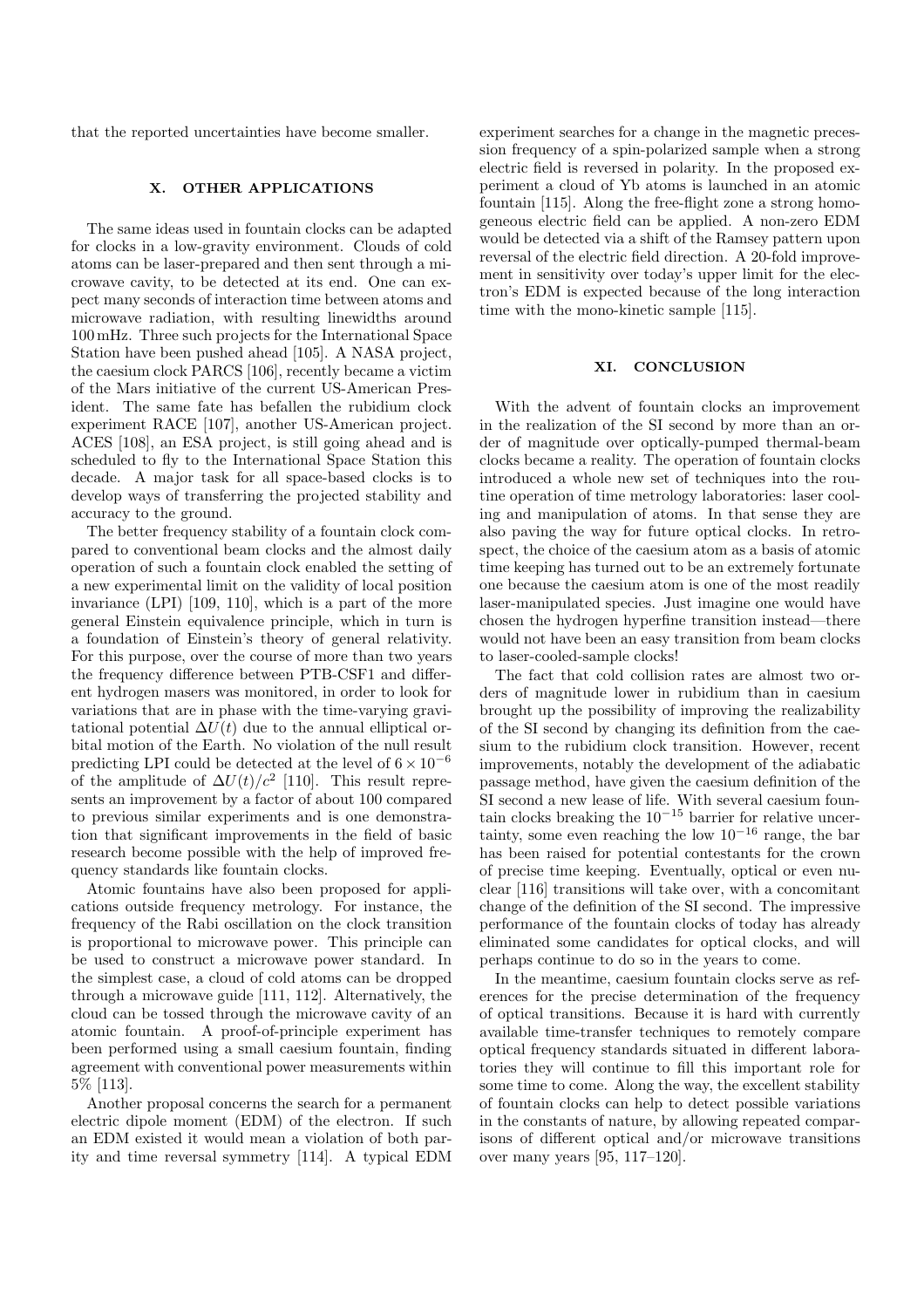Even when one day the SI second will no longer be based on caesium, the fountain clocks might play the same role that thermal beam standards nowadays play for fountain clocks: the old, reliable workhorse for routine time-scale generation, while the new generation is being perfected.

#### **Acknowledgement**

We thank our colleagues in Paris for making available the data for Figs. 11, 12, and 13. We thank A. Bauch,

- [1] J. Vanier and C. Audoin *Metrologia*, this issue, 2005.
- [2] A. Bauch Metrologia, this issue, 2005.
- [3] A. Makdissi and E. de Clercq Metrologia, vol. 38, pp. 409–425, 2001.
- [4] J. H. Shirley, W. D. Lee, and R. E. Drullinger *Metrolo*gia, vol. 38, pp. 427–458, 2001. Erratum **39**, 123 (2002).
- [5] A. Hasegawa, K. Fukuda, M. Kajita, H. Ito, M. Kumagai, M. Hosokawa, N. Kotake, and T. Morikawa Metrologia, vol. 41, pp. 257–263, 2004.
- [6] Special Issue on Laser Cooling J. Opt. Soc. Am. B, vol. 6 (11), pp. 2020–2278, 1989.
- [7] P. Forman *Proc. IEEE*, vol. 73, pp. 1181–1204, 1985.
- [8] A. De Marchi Metrologia, vol. 18, pp. 103–116, 1982.
- [9] J. L. Hall, M. Zhu, and P. Buch J. Opt. Soc. Am. B, vol. 6, pp. 2194–2205, 1989.
- [10] M. A. Kasevich, E. Riis, S. Chu, and R. G. DeVoe Phys. Rev. Lett., vol. 63, pp. 612–615, 1989.
- [11] A. Clairon, S. Ghezali, G. Santarelli, Ph. Laurent, S. N. Lea, M. Bahoura, E. Simon, S. Weyers, and K. Szymaniec Proc. 5th Symp. Frequency Standards and Metrology, World Scientific (Singapore), pp. 45–59, 1996.
- [12] A. Clairon, C. Salomon, S. Guellati, and W. D. Phillips Europhys. Lett., vol. 16, pp. 165–170, 1991.
- [13] S. N. Jefferts, D. M. Meekhof, J. H. Shirley, T. E. Parker, and F. Levi Proc. Joint Meeting 13th European Frequency and Time Forum – IEEE Int. Freq. Control Symp., pp. 12–15, 1999.
- [14] S. Weyers, U. Hübner, B. Fischer, R. Schröder, Chr. Tamm, and A. Bauch Proc. 14th European Frequency and Time Forum, pp. 53–57, 2000.
- [15] F. Levi, L. Lorini, D. Calonico, and A. Godone IEEE Trans. Ultrason., Ferroel., Freq. Control, vol. 51, pp. 1216–1224, 2004.
- [16] K. Szymaniec, W. Chalupczak, P. B. Whibberley, S. N. Lea, and D. Henderson Metrologia, vol. 42, pp. 49–57, 2005.
- [17] C. Vian, P. Rosenbusch, H. Marion, S. Bize, C. Cacciapuoti, S. Zhang, M. Abgrall, D. Chambon, I. Maksimovic, Ph. Laurent, G. Santarelli, A. Clairon, A. Luiten, M. Tobar, and C. Salomon IEEE Trans. Instrum. Meas., vol. 54, pp. 833–836, 2005.
- [18] G. Dudle, A. Joyet, P. Berthoud, G. Mileti, and P. Thomann IEEE Trans. Instrum. Meas., vol. 50, pp. 510–514, 2001.
- [19] Yu. S. Domnin, G. A. Elkin, A. V. Novoselov, L. N.

C. O. Weiß, and F. Riehle for a critical reading of the manuscript.

Kopylov, V. N. Baryshev, and V. G. Pal'chikov Can. J. Phys., vol. 80, pp. 1321–1327, 2002.

- [20] M. Kumagai, H. Ito, K. Fukuda, M. Kajita, M. Hosokawa, and T. Morikawa Journal of the National Institute of Information and Communications Technology, vol. 50, pp. 51–67, 2003.
- [21] T. Y. Kwon, H. S. Lee, S. H. Yang, and S. E. Park IEEE Trans. Instrum. Meas., vol. 52, pp. 263–266, 2003.
- [22] T. Kurosu, Y. Fukuyama, Y. Koga, and K. Abe IEEE Trans. Instrum. Meas., vol. 53, pp. 466–471, 2004.
- [23] United States Naval Observatory Report 2004-01 to the 16th Meeting of the CCTF, 2004.
- [24] National Institute of Metrology Report 2004-05 to the 16th Meeting of the CCTF, 2004.
- [25] National Research Council Report 2004-21 to the 16th Meeting of the CCTF, 2004.
- [26] D. V. Magalhaẽs, M. S. Santos, A. Bebeachibuli, S. T. Müller, and V. S. Bagnato Conference on Precision Electromagnetic Measurements, 2004.
- [27] M. Kumagai, H. Ito, M. Kajita, and M. Hosokawa Proc. 19th European Frequency and Time Forum, 2005.
- [28] S. Chu Rev. Mod. Phys., vol. 70, pp. 685–706, 1998.
- [29] C. N. Cohen-Tannoudji Rev. Mod. Phys., vol. 70, pp. 707–719, 1998.
- [30] W. D. Phillips Rev. Mod. Phys., vol. 70, pp. 721–741, 1998.
- [31] E. Raab, M. Prentiss, A. Cable, S. Chu, and D. E. Pritchard Phys. Rev. Lett., vol. 59, pp. 2631–2634, 1987.
- [32] S. Chu, L. Hollberg, J. E. Bjorkholm, A. Cable, and A. Ashkin Phys. Rev. Lett., vol. 55, pp. 48–51, 1985.
- [33] P. D. Lett, W. D. Phillips, S. L. Rolston, C. E. Tanner, R. N. Watts, and C. I. Westbrook J. Opt. Soc. Am. B, vol. 6, pp. 2084–2107, 1989.
- [34] E. Simon Vers une stabilité et une exactitude de  $10^{-16}$ pour les horloges atomiques: -le rayonnement du corps noir -la détection optique, 1997. Ph.D. thesis, Université de Paris XI Orsay.
- [35] J. P. Barrat and C. N. Cohen-Tannoudji J. Physique Radium, vol. 22, pp. 329–343 and 443–450, 1961.
- [36] S. Weyers, U. Hübner, B. Fischer, R. Schröder, C. Tamm, and A. Bauch Metrologia, vol. 38, pp. 343– 352, 2001.
- [37] S. R. Jefferts, J. Shirley, T. E. Parker, T. P. Heavner, D. M. Meekhof, C. Nelson, F. Levi, G. Costanzo, A. De Marchi, R. Drullinger, L. Hollberg, W. D. Lee, and F. L. Walls Metrologia, vol. 39, pp. 321–336, 2002.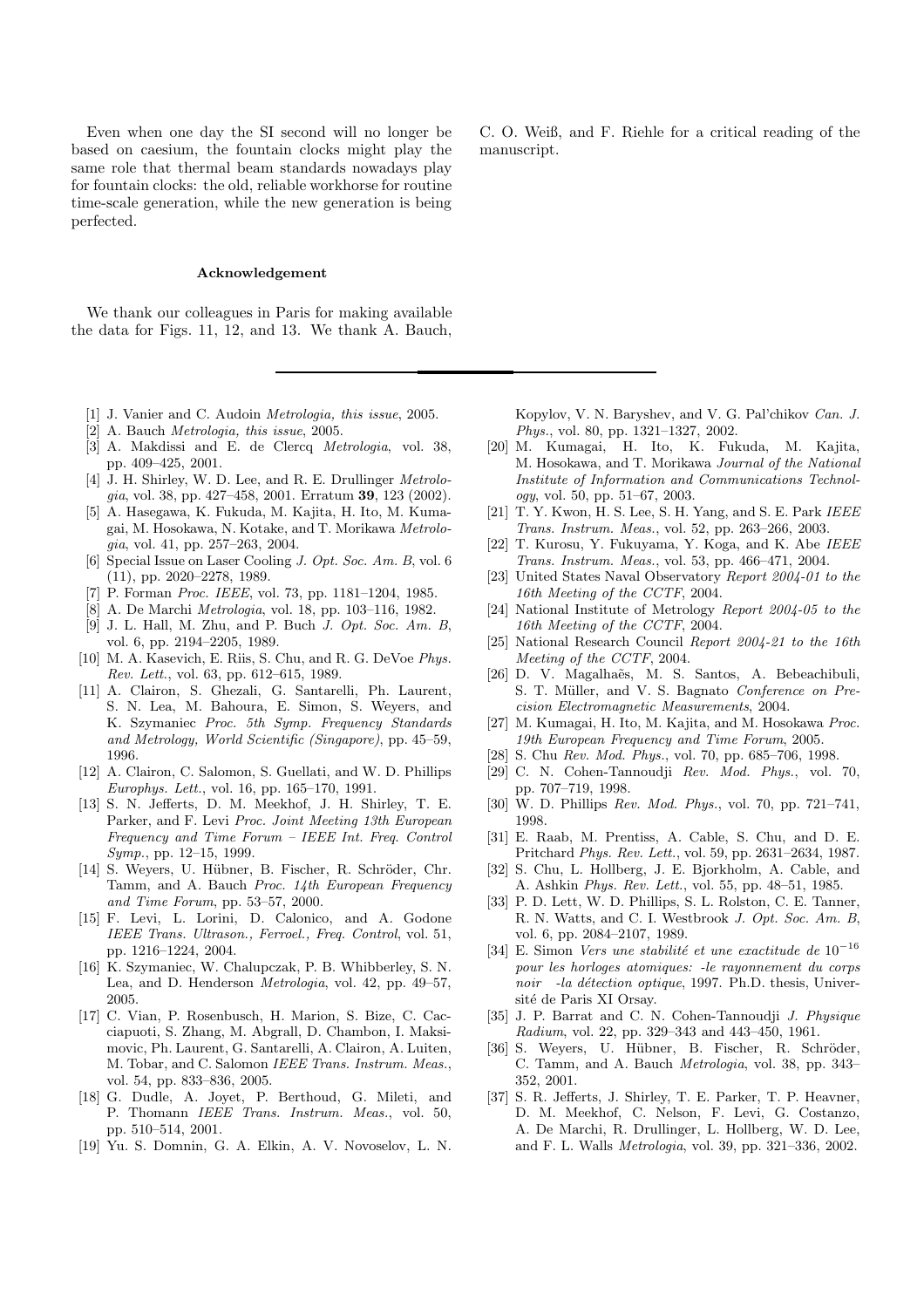- [38] H. J. Metcalf and P. van der Straaten, Laser cooling and trapping. New York: Springer, 1999.
- [39] J. Dalibard and C. Cohen-Tannoudji J. Opt. Soc. Am. B, vol. 6, pp. 2023–2045, 1989.
- [40] P. J. Ungar, D. S. Weiss, E. Riis, and S. Chu J. Opt. Soc. Am. B, vol. 6, pp. 2058–2071, 1989.
- [41] S. Weyers, A. Bauch, R. Schröder, and Chr. Tamm Proc. 6th Symposium on Frequency Standards and Metrology (World Scientific), vol. 5, pp. 64–71, 2002.
- [42] G. Vecchi and A. De Marchi IEEE Trans. Instrum. Meas., vol. 42, pp. 434–438, 1993.
- [43] A. Khursheed, G. Vecchi, and A. De Marchi IEEE Trans. Ultrason., Ferroel., Freq. Control, vol. 43, pp. 201–210, 1996.
- [44] S. R. Jefferts, R. E. Drullinger, and A. De Marchi Proc. 1998 IEEE Int. Freq. Control Symp., vol. 6, pp. 1082– 1085, 1998.
- [45] R. Schröder, U. Hübner, and D. Griebsch IEEE Trans. Ultrason., Ferroel., Freq. Control, vol. 49, pp. 383–392, 2002.
- [46] S. Bize, Ph. Laurent, M. Abgrall, H. Marion, I. Maksimovic, L. Cacciapuoti, J. Grünert, C. Vian, F. Pereira Dos Santos, P. Rosenbusch, P. Lemonde, G. Santarelli, P. Wolf, A. Clairon, A. Luiten, M. Tobar, and C. Salomon C. R. Physique, vol. 5, pp. 829–843, 2004.
- [47] J. A. Barnes, A. R. Chi, L. S. Cutler, D. J. Healy, D. B. Leeson, T. E. McGunigal, J. A. Mullen, Jr., W. L. Smith, R. L. Snydor, R. F. C. Vessot, and G. M. R. Winkler IEEE Trans. Instrum. Meas., vol. 20, pp. 105–120, 1971.
- [48] G. Santarelli, Ph. Laurent, P. Lemonde, A. Clairon, A. G. Mann, S. Chang, A. N. Luiten, and C. Salomon Phys. Rev. Lett., vol. 82, pp. 4619–4622, 1999.
- [49] W. M. Itano, J. C. Bergquist, J. J. Bollinger, J. M. Gilligan, D. J. Heinzen, F. L. Moore, M. G. Raizen, and D. J. Wineland Phys. Rev. A, vol. 47, pp. 3454–3470, 1993.
- [50] G. J. Dick Proc. 19th Ann. PTTI Systems and Applications Meeting, pp. 133–147, 1987.
- [51] G. J. Dick, J. D. Prestage, C. A. Greenhall, and L. Maleki Proc. 22th Ann. PTTI Systems and Applications Meeting, pp. 497–508, 1990.
- [52] C. Audoin, G. Santarelli, A. Makdissi, and A. Clairon IEEE Trans. Ultrason., Ferroel., Freq. Control, vol. 45, pp. 877–886, 1998.
- [53] G. Santarelli, C. Audoin, A. Makdissi, P. Laurent, G. J. Dick, and A. Clairon IEEE Trans. Ultrason., Ferroel., Freq. Control, vol. 45, pp. 887–894, 1998.
- [54] S. Weyers, A. Bauch, U. Hübner, R. Schröder, and Chr. Tamm IEEE Trans. Ultrason., Ferroel., Freq. Control, vol. 47, pp. 432–437, 2000.
- [55] J. Vanier and C. Audoin, The Quantum Physics of Atomic Frequency Standards. Bristol: Adam Hilger, 1989.
- [56] E. Majorana Nuovo Cimento, vol. 9, pp. 43–50, 1932.
- [57] A. Bauch and R. Schröder Ann. Phys., vol. 2, pp. 421-449, 1993.
- [58] W. M. Itano, L. L. Lewis, and D. J. Wineland Phys. Rev. A, vol. 25, pp. 1233–1235, 1982.
- [59] E. Simon, Ph. Laurent, and A. Clairon Phys. Rev. A, vol. 57, pp. 436–439, 1998.
- [60] A. Bauch and R. Schröder Phys. Rev. Lett., vol. 78, pp. 622–625, 1997.
- [61] R. Augustin, A. Bauch, and R. Schröder Kleinheubacher Berichte, vol. 41, pp. 133–137, 1998.
- [62] R. Augustin, A. Bauch, and R. Schröder Proc. 11th  $Eu$ ropean Frequency and Time Forum, pp. 47–52, 1997.
- [63] F. Levi, D. Calonico, L. Lorini, S. Micalizio, and A. Godone Phys. Rev. A, vol. 70, pp. 033412–1–5, 2004.
- [64] S. Micalizio, A. Godone, D. Calonico, F. Levi, and L. Lorini Phys. Rev. A, vol. 69, pp. 053401–1–8, 2004.
- $[65]$  S. Zhang *Déplacement de fréquence dû au rayonnement*  $du$  corps noir dans une fontaine atomique  $\dot{a}$  césium et amélioration des performances de l'horloge, 2004. Ph.D. thesis, Université de Paris VI.
- [66] V. G. Pal'chikov and Yu. S. Domnin 19th Euopean Frequency and Time Forum, Book of Abstracts, 2005.
- [67] J. D. Feichtner, M. E. Hoover, and M. Mizushima Phys. Rev., vol. 137, pp. A702–A708, 1965.
- [68] T. Lee, T. P. Das, and R. M. Sternheimer Phys. Rev. A, vol. 11, pp. 1784–1786, 1975.
- [69] R. D. Haun, Jr. and J. R. Zacharias Phys. Rev., vol. 107, pp. 107–109, 1957.
- [70] J. R. Mowat Phys. Rev. A, vol. 5, pp. 1059–1062, 1972.
- [71] V. G. Pal'chikov, Yu. S. Domnin, and A. V. Novoselov J. Opt. B: Quantum Semiclass. Opt., vol. 5, pp. S131– S135, 2003.
- [72] E. Tiesinga, B. J. Verhaar, H. T. C. Stoof, and D. van Bragt Phys. Rev. A, vol. 45, pp. R2671–R2673, 1992.
- [73] P. J. Leo, P. S. Julienne, F. H. Mies, and C. J. Williams Phys. Rev. Lett., vol. 86, pp. 3743–3746, 2001.
- [74] Y. Sortais, S. Bize, C. Nicolas, A. Clairon, C. Salomon, and C. Williams Phys. Rev. Lett, vol. 85, pp. 3117–3120, 2000.
- [75] C. Fertig and K. Gibble *Phys. Rev. Lett.*, vol. 85, pp. 1622–1625, 2000.
- [76] N. K. Pavlis and M. A. Weiss Metrologia, vol. 40, pp. 66– 73, 2003.
- [77] A. Luiten, A. G. Mann, and D. G. Blair Electron. Lett., vol. 30, pp. 417–419, 1994.
- [78] A. Kuzmich, K. Mølmer, and E. Polzik Phys. Rev. Lett., vol. 79, pp. 4782–4785, 1997.
- [79] R. T. Wang and G. J. Dick Proc. 2003 Int. Freq. Control Symp. and PDA Exhibition Jointly with the 17th European Frequency and Time Forum, pp. 371–375, 2003.
- [80] W. Ertmer, R. Blatt, J. L. Hall, and M. Zhu Phys. Rev. Lett., vol. 54, pp. 996–999, 1985.
- [81] H. Marion Contrôle des collisions froides du  $133Cs$ , test de la variation de la constante de structure fine à l'aide  $d'$ une fontaine atomique double rubidium–césium, 2005. Ph.D. thesis, Université de Paris VI.
- [82] A. Joyet, G. Mileti, G. Dudle, and P. Thomann *IEEE* Trans. Instrum. Meas., vol. 50, pp. 150–156, 2001.
- [83] A. Joyet Aspects métrologiques d'une fontaine continue  $\dot{a}$  atoms froids, 2003. Ph.D. thesis, Université de Neuchâtel.
- [84] G. Di Domenico, N. Castagna, G. Mileti, P. Thomann, A. V. Taichenachev, and V. I. Yudin Phys. Rev. A, vol. 69, pp. 063403–1–9, 2004.
- [85] A. V. Taichenachev, A. M. Tumaikin, V. I. Yudin, and L. Hollberg Phys. Rev. A, vol. 63, pp. 033402–1–7, 2001.
- [86] N. Castagna, G. Di Domenico, G. Dudle, M. D. Plimmer, A. V. Taichenachev, P. Thomann, and V. I. Yudin 19th European Frequency and Time Forum, Book of Abstracts, p. 55, 2005.
- [87] C. Fertig and K. Gibble Phys. Rev. Lett., vol. 81,